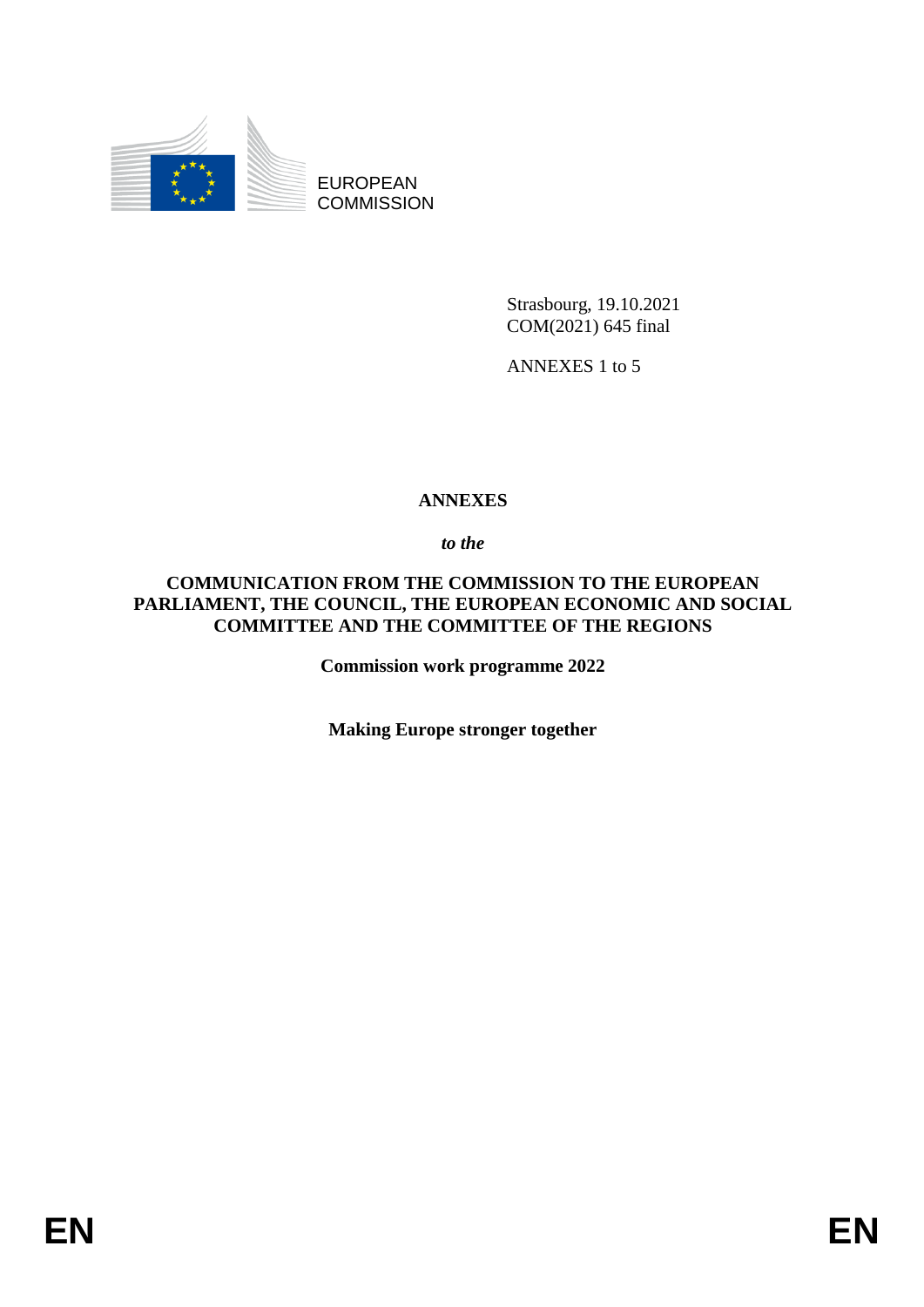#### **Annex I: New initiatives**<sup>1</sup>

| No. | <b>Policy objective</b>              | <b>Initiatives</b>                                                                                                                                                                                                                                                                                                                                                                                                                                                                                                                                              |  |
|-----|--------------------------------------|-----------------------------------------------------------------------------------------------------------------------------------------------------------------------------------------------------------------------------------------------------------------------------------------------------------------------------------------------------------------------------------------------------------------------------------------------------------------------------------------------------------------------------------------------------------------|--|
|     | <b>A European Green Deal</b>         |                                                                                                                                                                                                                                                                                                                                                                                                                                                                                                                                                                 |  |
| 1.  | Zero pollution package               | Revision of Regulation (EC) No 1272/2008 on classification, labelling and packaging (legislative, incl. impact<br>a)<br>assessment, Article 114 TFEU, Q2 2022)<br>Integrated water management - revised lists of surface and groundwater pollutants (legislative, incl. impact<br>b)<br>assessment, Article 192 TFEU, Q3 2021)<br>Revision of EU ambient air quality legislation (legislative, incl. impact assessment, Article 192 TFEU, Q3 2022)<br>C)                                                                                                        |  |
| 2.  | Climate measures package             | Review of EU rules on fluorinated greenhouse gases (legislative, incl. impact assessment, Article 192(1) TFEU, Q2<br>a)<br>2022)<br>EU framework for harmonised measurement of transport and logistics emissions (legislative, incl. impact<br>b)<br>assessment, Articles 91 and 100(2) TFEU, Q4 2022)<br>Review of the CO2 emission standards for heavy-duty vehicles (legislative, incl. impact assessment, Article 192(1)<br>C)<br>TFEU, Q4 2022)<br>Carbon removal certification (legislative, incl. impact assessment, Article 192(1) TFEU, Q4 2022)<br>d) |  |
| 3.  | <b>Circular economy</b>              | Initiative on the right to repair (legislative, incl. impact assessment, Q3 2022)                                                                                                                                                                                                                                                                                                                                                                                                                                                                               |  |
| 4.  | <b>Plastics package</b>              | Policy framework for bio-based, biodegradable and compostable plastics (non-legislative, Q2 2022)<br>a)<br><b>Restriction on microplastics</b> (non-legislative, Q4 2022)<br>$\mathbf{b}$<br>Measures to reduce the release of microplastics in the environment (legislative, incl. impact assessment, Article<br>$\mathbf{c}$<br>114 TFEU, Q4 2022)                                                                                                                                                                                                            |  |
| 5.  | <b>Biodiversity and Farm to fork</b> | <b>Sustainable use of pesticides – revision of the EU rules</b> (legislative, incl. impact assessment, Article 192(1) TFEU, Q1<br>2022)                                                                                                                                                                                                                                                                                                                                                                                                                         |  |
|     | A Europe Fit for the Digital Age     |                                                                                                                                                                                                                                                                                                                                                                                                                                                                                                                                                                 |  |
| 6.  | <b>Cyber resilience</b>              | European cyber resilience act (legislative, incl. impact assessment, Q3 2022)                                                                                                                                                                                                                                                                                                                                                                                                                                                                                   |  |
| 7.  | Semi-conductors                      | <b>European chips act</b> (legislative or non-legislative, Q2 2022)                                                                                                                                                                                                                                                                                                                                                                                                                                                                                             |  |
| 8.  | <b>Security and defence</b>          | Roadmap on security and defence technologies (non-legislative, Q1 2022)                                                                                                                                                                                                                                                                                                                                                                                                                                                                                         |  |

<sup>1</sup> In this annex, the Commission provides further information, as far as available, on the initiatives included in its Work programme, in line with the Interinstitutional Agreement on Better Law-making. This information, which is provided in brackets next to each initiative, is indicative only and subject to change during the preparatory process, notably in view of the outcome of an impact assessment process.

 $\overline{a}$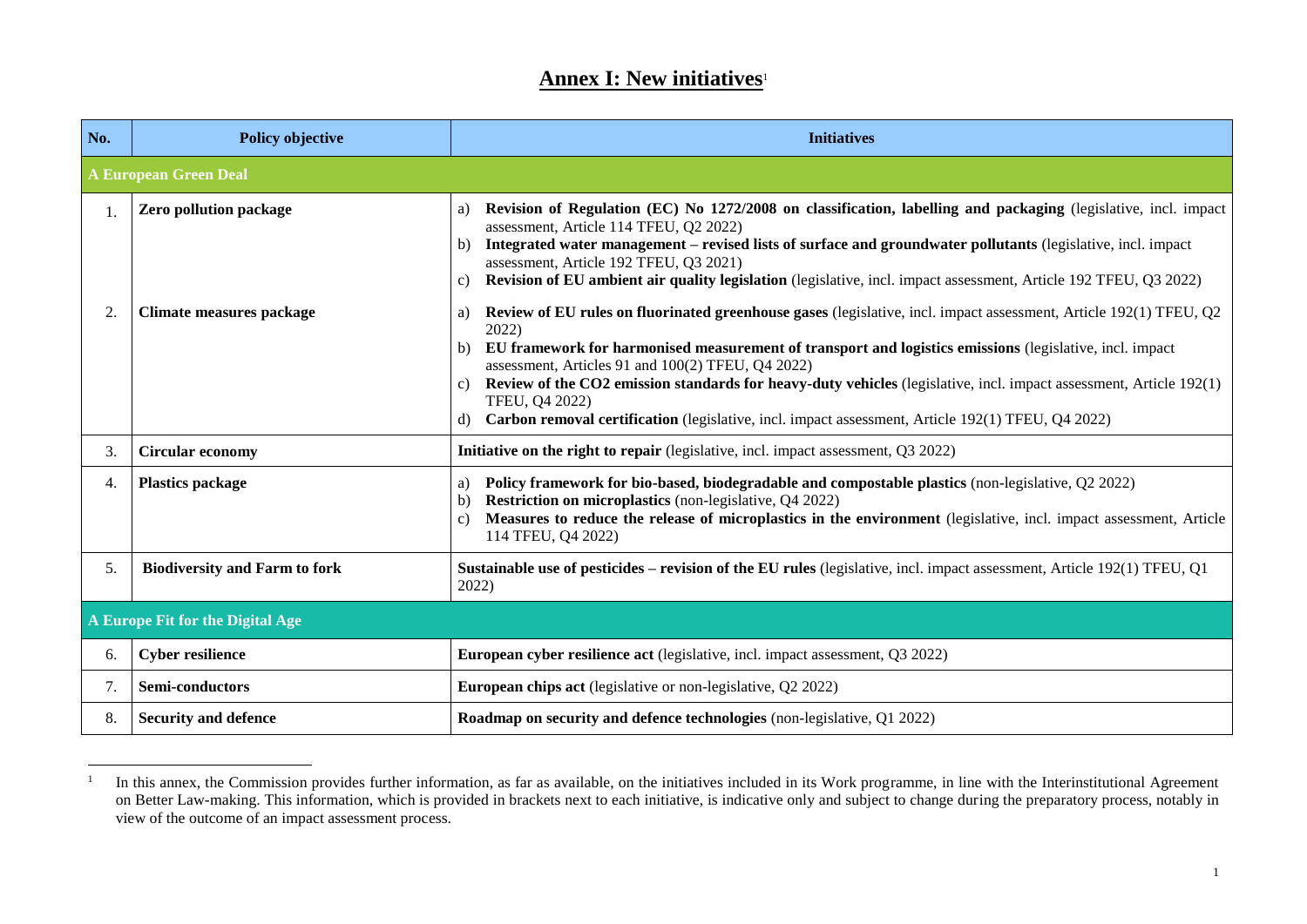| No. | <b>Policy objective</b>                    | <b>Initiatives</b>                                                                                                                                                                                                         |
|-----|--------------------------------------------|----------------------------------------------------------------------------------------------------------------------------------------------------------------------------------------------------------------------------|
| 9.  | Innovative and sustainable space           | Building an EU space-based global secure communication system (legislative, incl. impact assessment, Article 189<br>a)<br>TFEU, Q2 2022)<br>EU strategy for space traffic management (non-legislative, $Q2 2022$ )<br>b)   |
| 10. | Digital in education and skills            | Recommendation on improving the provision of digital skills in education and training (non-legislative, Q3<br>a)<br>2022)<br>Recommendation on the enabling factors for digital education (non-legislative, Q3 2022)<br>b) |
| 11. | <b>Single market</b>                       | Single market emergency instrument (legislative, incl. impact assessment, Q1 2022)                                                                                                                                         |
| 12. | Multimodal digital mobility                | Multimodal digital mobility services (legislative, incl. impact assessment, Article 91 TFEU, Q4 2022)                                                                                                                      |
|     | <b>An Economy that Works for People</b>    |                                                                                                                                                                                                                            |
| 13. | <b>Protection of workers</b>               | Protection of workers from the risks related to exposure to asbestos at work (legislative, incl. impact assessment,<br>Article 153(2) TFEU, Q3 2022)                                                                       |
| 14. | Small and medium sized enterprises         | Facilitating small and medium sized enterprises' access to capital (legislative, incl. impact assessment, Article 114<br>TFEU, Q3 2022)                                                                                    |
| 15. | <b>Instant payments</b>                    | Initiative on instant payments in the EU (legislative or non-legislative, Q2 2022)                                                                                                                                         |
| 16. | <b>Deepening the Capital Markets Union</b> | Initiative on harmonising certain aspects of substantive law on insolvency proceedings (legislative or non-legislative,<br>Q3 2022)                                                                                        |
| 17. | <b>Fair taxation</b>                       | Proposal on implementation of the OECD global agreement on re-allocation of taxing rights (legislative, Article 115<br>TFEU)                                                                                               |
| 18. | <b>Minimum</b> income                      | Recommendation on minimum income (non-legislative, Q3 2022)                                                                                                                                                                |
| 19. | <b>Outermost regions</b>                   | Renewed strategic partnership with the outermost regions (non-legislative, Q2 2022)                                                                                                                                        |
|     | A Stronger Europe in the World             |                                                                                                                                                                                                                            |
| 20. | <b>Blocking statute</b>                    | Amendment of the blocking statute Regulation (legislative, incl. impact assessment, Q2 2022)                                                                                                                               |
| 21. | <b>International energy engagement</b>     | New strategy on international energy engagement (non-legislative, Q1 2022)                                                                                                                                                 |
| 22. | <b>International ocean governance</b>      | Joint Communication on international ocean governance (non-legislative, Q2 2022)                                                                                                                                           |
| 23. | A partnership with the Gulf                | Joint Communication on a partnership with the Gulf (non-legislative, Q2 2022)                                                                                                                                              |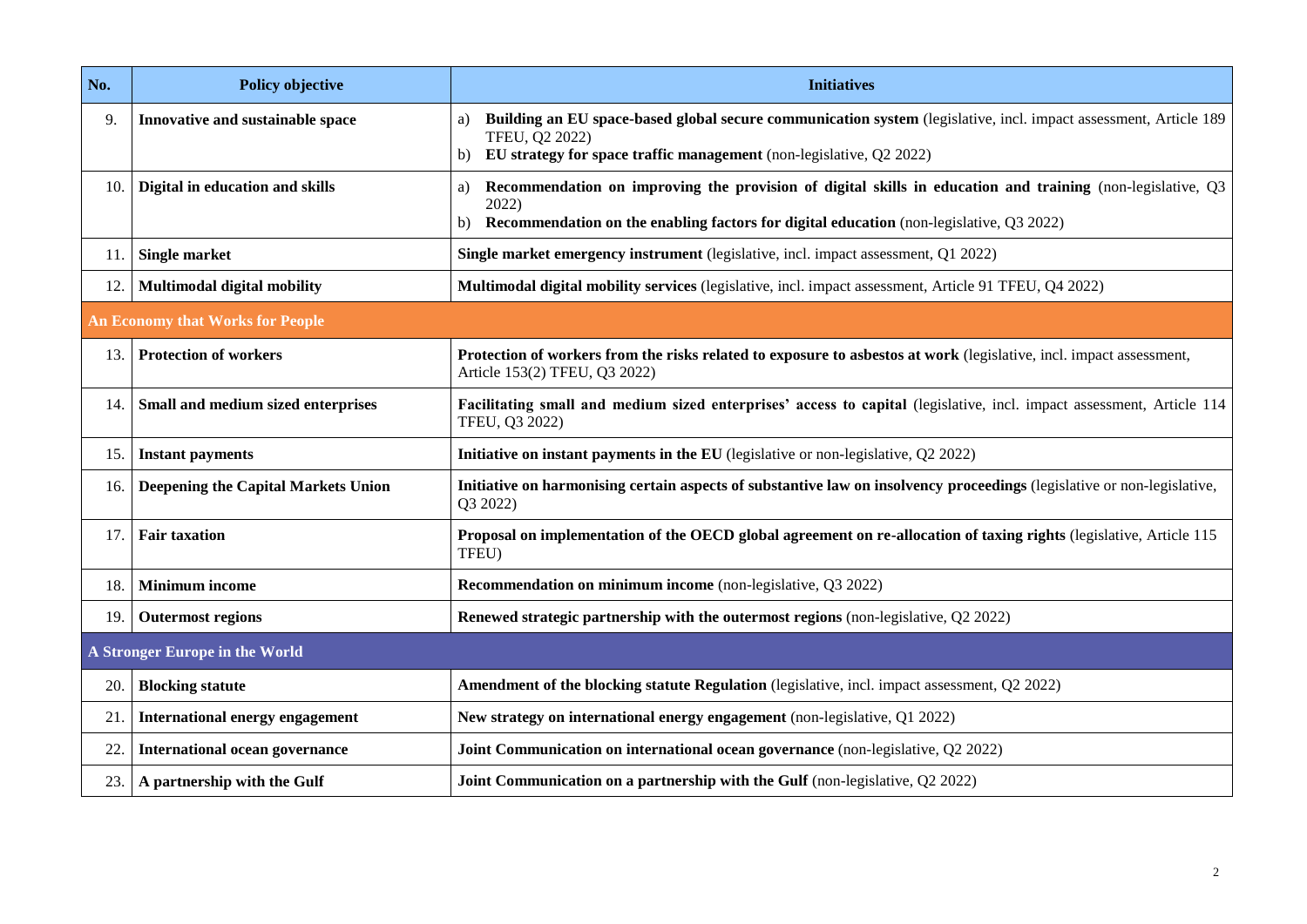| No. | <b>Policy objective</b>                                          | <b>Initiatives</b>                                                                                                                                                                                                   |
|-----|------------------------------------------------------------------|----------------------------------------------------------------------------------------------------------------------------------------------------------------------------------------------------------------------|
|     | <b>Promoting our European Way of Life</b>                        |                                                                                                                                                                                                                      |
| 24. | <b>European care strategy</b>                                    | European care strategy - Communication on a European care strategy, accompanied by the revision of the<br>Barcelona targets and a proposal for a Council Recommendation on long-term care (non-legislative, Q3 2022) |
| 25. | <b>Advance passenger information</b>                             | Obligation of carriers to communicate advance passenger information (legislative, incl. impact assessment, Q2 2022)                                                                                                  |
| 26. | Reciprocal access to security-related<br>information             | Framework for reciprocal access to security-related information for front-line officers between the EU and key<br>third countries to counter shared security threats (legislative, incl. impact assessment, Q4 2022) |
| 27. | <b>Cancer screening</b>                                          | Update of Recommendation on cancer screening (non-legislative, Q3 2022)                                                                                                                                              |
| 28. | <b>Education package</b>                                         | <b>European strategy for universities</b> (non-legislative, Q1 2022)<br>a)<br>Building bridges for effective European higher education cooperation (non-legislative, Q1 2022)<br>$\mathbf{b}$                        |
|     | A New Push for European Democracy                                |                                                                                                                                                                                                                      |
| 29  | <b>Media freedom</b>                                             | European media freedom act (legislative, incl. impact assessment, Article 114 TFEU, Q3 2022)                                                                                                                         |
| 30. | <b>Transfer of criminal proceedings</b>                          | Initiative on transfer of criminal proceedings (legislative, incl. impact assessment, Article 82(1) TFEU, Q3 2022)                                                                                                   |
| 31. | <b>Recognition of parenthood between Member</b><br><b>States</b> | Recognition of parenthood between Member States (legislative, incl. impact assessment, Article 81(3) TFEU, Q3 2022)                                                                                                  |
| 32. | <b>Equality bodies</b>                                           | <b>Strengthening the role and independence of equality bodies</b> (legislative, Articles 19 and 157 TFEU, Q3 2022)                                                                                                   |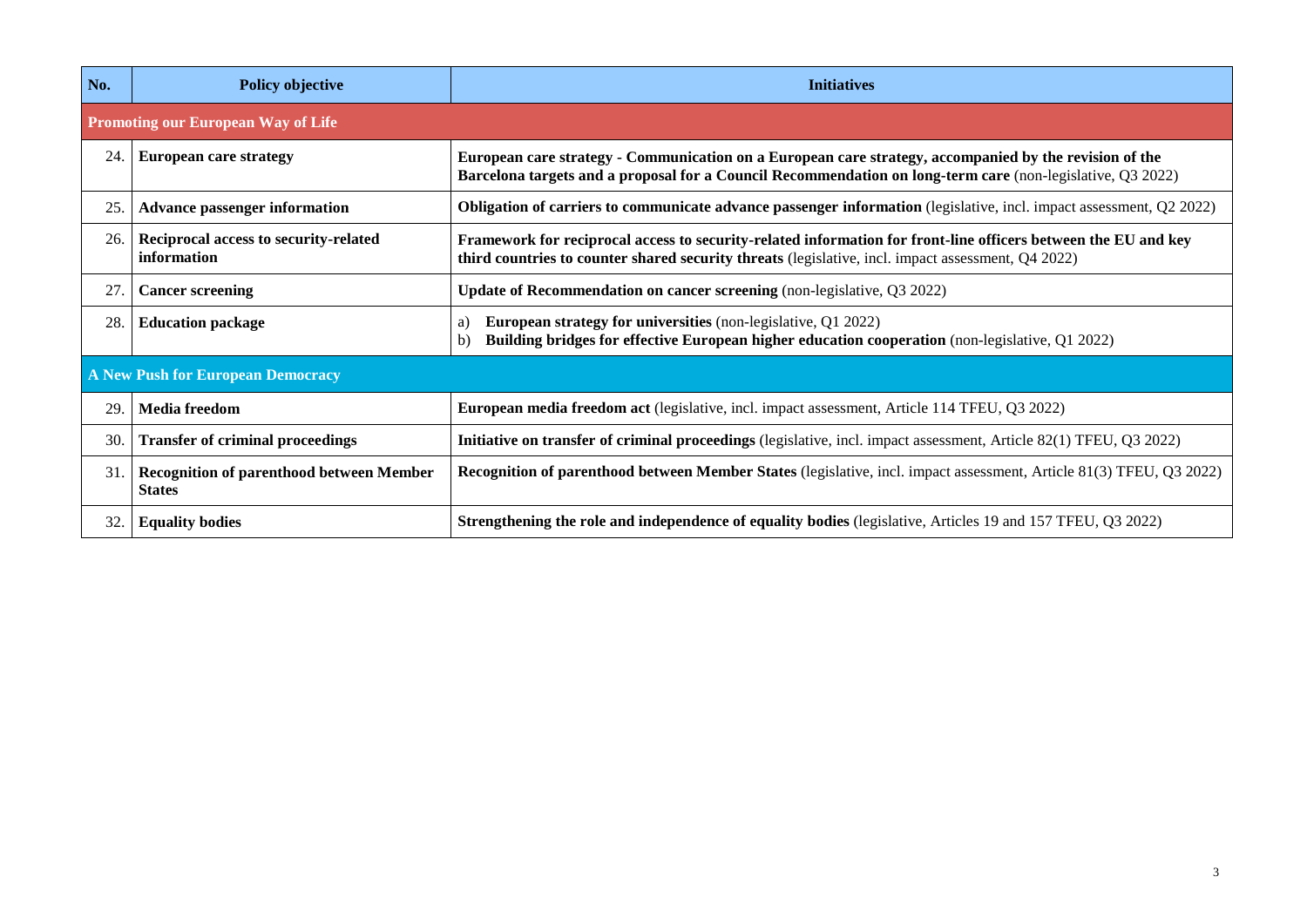## **Annex II: REFIT initiatives<sup>2</sup>**

| No. | <b>Title</b>                                                                                                                                                                                      | <b>Simplification objective / potential</b> (short explanation of the burden reduction and simplification objective)                                                                                                                                                                                                                                                                                                                                                                                                                                                                                                                                                                                                                                                                                                                                                                                                                                                                                                                                                                                                              |
|-----|---------------------------------------------------------------------------------------------------------------------------------------------------------------------------------------------------|-----------------------------------------------------------------------------------------------------------------------------------------------------------------------------------------------------------------------------------------------------------------------------------------------------------------------------------------------------------------------------------------------------------------------------------------------------------------------------------------------------------------------------------------------------------------------------------------------------------------------------------------------------------------------------------------------------------------------------------------------------------------------------------------------------------------------------------------------------------------------------------------------------------------------------------------------------------------------------------------------------------------------------------------------------------------------------------------------------------------------------------|
|     | <b>A European Green Deal</b>                                                                                                                                                                      |                                                                                                                                                                                                                                                                                                                                                                                                                                                                                                                                                                                                                                                                                                                                                                                                                                                                                                                                                                                                                                                                                                                                   |
| 1.  | Revision of the urban wastewater treatment<br><b>Directive</b>                                                                                                                                    | Following the evaluation of the Directive, some areas for improvements were identified: better tackling remaining and<br>emerging pollution, and improving the governance of the sector while better connecting it to the European Green Deal<br>objectives. Public health considerations will also be included (better preventing pandemics by waste water<br>surveillance).<br>Particular efforts will be made to improve monitoring and reporting (moving towards semi-automatic reporting).<br>Member States and wastewater operators – private or public – will benefit from this. More efforts on transparency<br>might be requested as this is considered as a driver for better performance for the sector.<br>(legislative, incl. impact assessment, Article 192 TFEU, Q2 2022)                                                                                                                                                                                                                                                                                                                                          |
| 2.  | Revision - Restriction of the use of hazardous<br>substances in electronics                                                                                                                       | The revision will strengthen and simplify legislation to better protect citizens and the environment against hazardous<br>chemicals, inter alia by taking into account the move towards a process of 'one substance - one assessment' and<br>providing for greater transparency when prioritising action to deal with chemicals, as well as by encouraging<br>innovation for the development of safe and sustainable alternatives, as highlighted in the European Green Deal.<br>The revision will aim to reduce administrative burden with regard to the exemptions process.<br>(legislative, incl. impact assessment, Article 114 TFEU, Q4 2022)                                                                                                                                                                                                                                                                                                                                                                                                                                                                                |
| 3.  | <b>GreenData4All - Revision of the infrastructure for</b><br>spatial information in the European Community<br>(INSPIRE) Directive and the public access to<br>environmental information Directive | The initiative is stemming from the European data strategy. It consists in a revision of the Directive establishing an<br>infrastructure for spatial information in the EU (INSPIRE), together with the public access to environmental<br>information Directive, following their evaluation in 2021. The initiative aims to modernise the data regime in line with<br>technological and innovation opportunities, making it easier for EU public authorities, businesses and citizens to<br>support the transition to a greener and carbon-neutral economy and reducing administrative burden. It is expected to<br>cover reusable data services on a large scale to assist in collecting, sharing, processing and analysing large volumes of<br>data relevant for assuring compliance with environmental legislation and priority European Green Deal actions. The<br>intiative aims at streamlining reporting and burden reduction through better reuse of existing data, automatic reporting<br>generation through data mining and business intelligence.<br>(legislative, incl. impact assessment, Article 192 TFEU, Q4 2022) |

 $\overline{a}$ 

<sup>&</sup>lt;sup>2</sup> This annex sets out the most significant REFIT revisions, evaluations and fitness checks the Commission will undertake in 2022.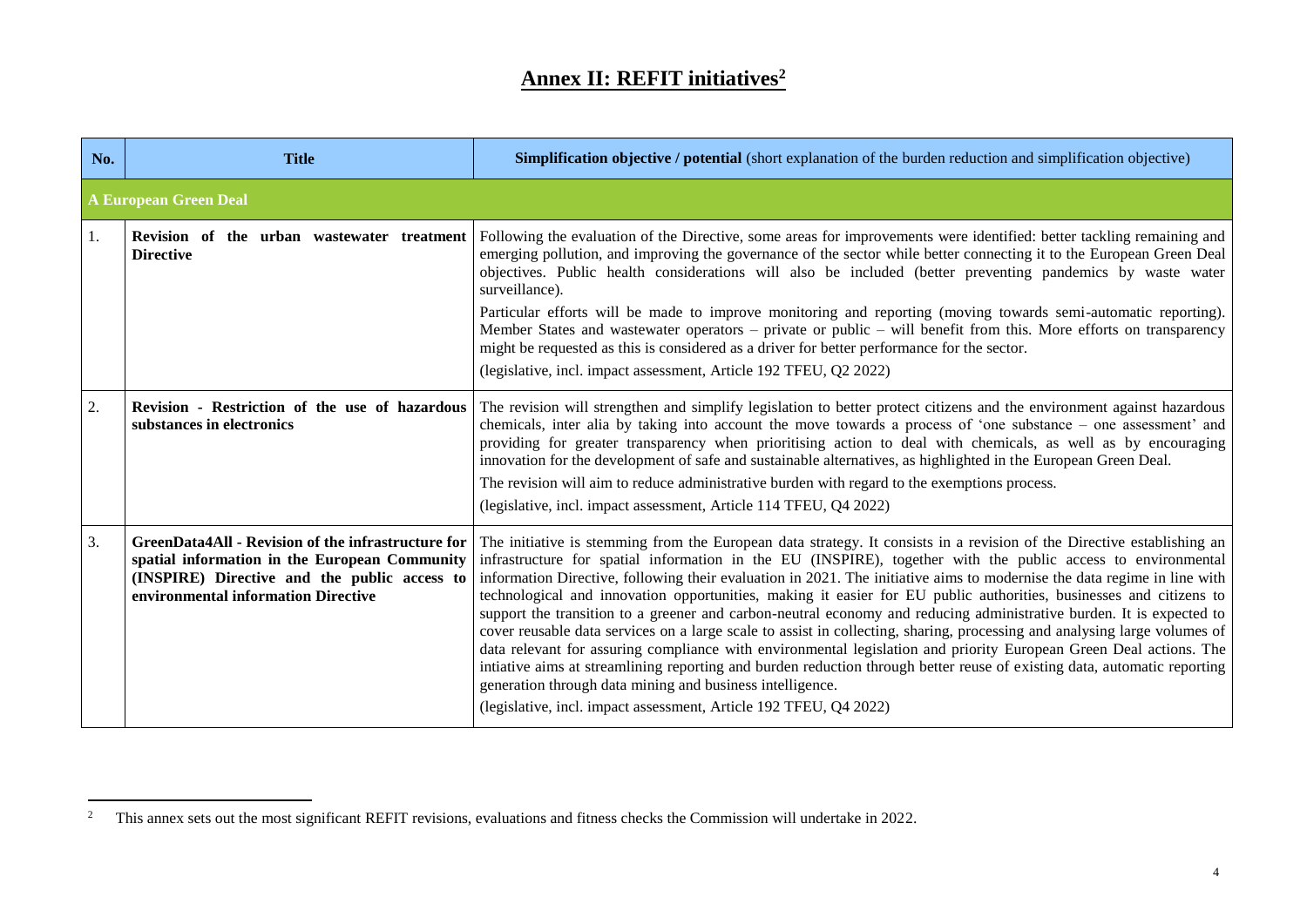| No. | <b>Title</b>                                                                                                         | Simplification objective / potential (short explanation of the burden reduction and simplification objective)                                                                                                                                                                                                                                                                                                                                                                                                                                                                                                                                                                                                                                                                                                                                                                                                                                                                                                                                                                                                                                                                                                                                                                                                 |
|-----|----------------------------------------------------------------------------------------------------------------------|---------------------------------------------------------------------------------------------------------------------------------------------------------------------------------------------------------------------------------------------------------------------------------------------------------------------------------------------------------------------------------------------------------------------------------------------------------------------------------------------------------------------------------------------------------------------------------------------------------------------------------------------------------------------------------------------------------------------------------------------------------------------------------------------------------------------------------------------------------------------------------------------------------------------------------------------------------------------------------------------------------------------------------------------------------------------------------------------------------------------------------------------------------------------------------------------------------------------------------------------------------------------------------------------------------------|
| 4.  | Horizontal proposal for reallocation of EU<br>technical and scientific work on chemicals to EU<br>agencies           | The initiative aims at streamlining into the EU agencies the responsibilities to provide scientific and technical work on<br>chemicals that are currently spread in a variety of actors (scientific committees, consultants, Commission services),<br>stemming from the 'one substance, one assessment' principle.<br>This proposal will reduce the burden on stakeholders because it will centralise scientific and technical work on<br>chemicals in the EU agencies. The proposal will also reduce burden on the EU institutions (the Commission and the<br>agencies), as using the agencies' expertise in safety assessment of chemicals instead of ad hoc committees and<br>consultants will lead to synergies and efficiency gains.<br>(legislative, Article 114 TFEU, Q4 2022)                                                                                                                                                                                                                                                                                                                                                                                                                                                                                                                         |
| 5.  | Revision of the Regulation on the making<br>available and placing on the market of detergents                        | The revision of Regulation (EC) 648/2004 will address the weaknesses identified by the evaluation and adapt the<br>regulatory requirements for detergents to recent developments and socio-economic needs. It will follow-up on the EU<br>chemicals strategy for sustainability.<br>A key issue identified by the evaluation was that the concepts and definitions used in the detergents Regulation may not<br>always be in line and coherent with the meaning they have gained over time and in practice. This results in lack of<br>clarity on whether certain products available on the market fall under the scope of the Regulation or not (e.g. microbial<br>cleaning products).<br>(legislative, incl. impact assessment, Article 114 TFEU, Q4 2022)                                                                                                                                                                                                                                                                                                                                                                                                                                                                                                                                                  |
| 6.  | Revision of the end-of-life vehicles Directive and<br>the Directive on the type approval of motor<br>vehicles        | The revision will promote a more circular approach by linking design issues to end-of-life treatment, considering rules<br>on mandatory recycled content for certain materials of components and improving recycling efficiency. The merging of<br>the two Directives into a single instrument, covering the whole life-cycle of the automotive sector, would provide legal<br>clarity to economic operators and administrations, compared to the current situation which relies on a fragmented<br>approach: cars are covered by Directive 2005/64/EC when they are put on the market, while end-of-life cars are<br>covered by Directive 2000/53/EC. A move to online tools and the use of digital solutions would help to reduce<br>avoidable administrative burden, notably related to the reporting obligations or other procedures, e.g. vehicle (de-)<br>registration and notification systems. In this regard, the revision of the Directive will aim to improve the operational<br>feasibility and implementation of the Directive, and optimize administrative burden through better use of digital<br>solutions and coherence with other sectoral policies and legislation based on a life-cycle approach.<br>(legislative, incl. impact assessment, Article 114 and/or Article 192 TFEU, Q4 2022) |
| 7.  | Revision of the legislation on marketing of seeds<br>and other plant and forest reproductive material<br>legislation | This initiative aims at revising the plant and forest reproductive material legislation to align it with the political<br>objectives of the European Green Deal and its farm to fork, biodiversity, EU climate adaptation, European digital and<br>new EU forest strategies. It aims to remove barriers from the internal market and support technical developments, the<br>creation of sustainable and climate-resilient agri-food systems and forests, and the conservation of biodiversity and of<br>plant and forest genetic resources. The initiative will streamline procedures and reduce burden for the competent<br>authorities and the EU plant reproductive material industry.<br>(legislative, incl. impact assessment, Articles 43(2), 114 and 192(1) TFEU, Q4 2022)                                                                                                                                                                                                                                                                                                                                                                                                                                                                                                                             |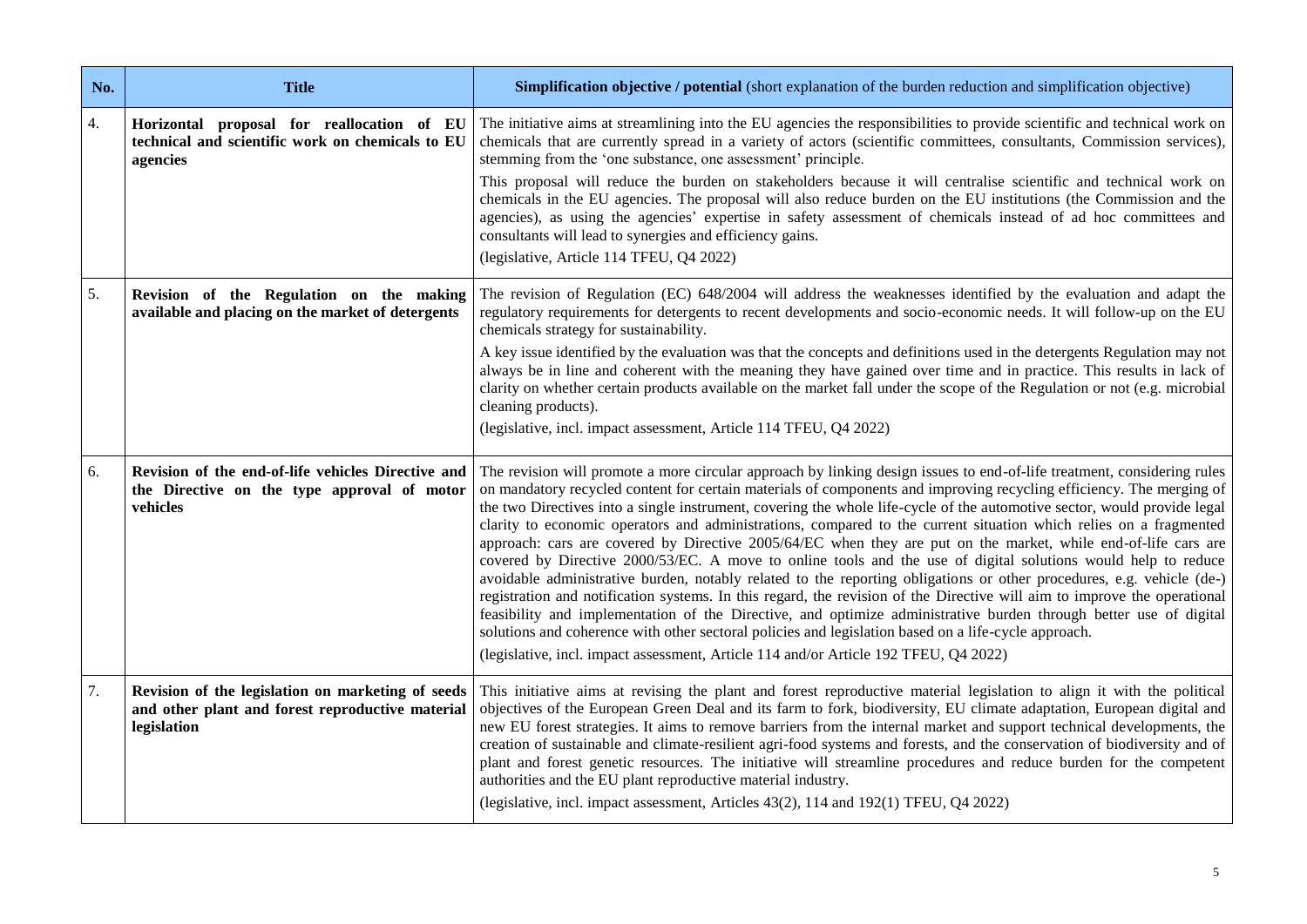| No. | <b>Title</b>                                                                              | Simplification objective / potential (short explanation of the burden reduction and simplification objective)                                                                                                                                                                                                                                                                                                                                                                                                                                                                                                                                                                                                                                                                                                                                                                                                                                                                                                                                                                                                                                                                                                                                                                                                                                                                                                                                                                                                                         |  |
|-----|-------------------------------------------------------------------------------------------|---------------------------------------------------------------------------------------------------------------------------------------------------------------------------------------------------------------------------------------------------------------------------------------------------------------------------------------------------------------------------------------------------------------------------------------------------------------------------------------------------------------------------------------------------------------------------------------------------------------------------------------------------------------------------------------------------------------------------------------------------------------------------------------------------------------------------------------------------------------------------------------------------------------------------------------------------------------------------------------------------------------------------------------------------------------------------------------------------------------------------------------------------------------------------------------------------------------------------------------------------------------------------------------------------------------------------------------------------------------------------------------------------------------------------------------------------------------------------------------------------------------------------------------|--|
|     | A Europe fit for the Digital Age                                                          |                                                                                                                                                                                                                                                                                                                                                                                                                                                                                                                                                                                                                                                                                                                                                                                                                                                                                                                                                                                                                                                                                                                                                                                                                                                                                                                                                                                                                                                                                                                                       |  |
| 8.  | Revision of the vertical block exemption<br>Regulation and of the vertical guidelines     | This initiative aims to revise the rules on agreements between parties active at different levels in the same economic<br>supply chain to cater for business needs in accordance with competition rules. It will contribute to burden reduction by<br>providing stakeholders with up-to-date guidance for a business environment reshaped notably by the growth of e-<br>commerce.<br>(non-legislative, incl. impact assessment, Article 103 TFEU and Regulation 19/65/EEC, Q2 2022)                                                                                                                                                                                                                                                                                                                                                                                                                                                                                                                                                                                                                                                                                                                                                                                                                                                                                                                                                                                                                                                  |  |
| 9.  | Revision of the horizontal block exemption<br>Regulation and of the horizontal guidelines | The aim of the initiative is to revise the Commission's block exemption regulations on research and development and<br>specialisation agreements and the accompanying horizontal guidelines. The revision aims to ensure that companies<br>have clear guidance on what horizontal cooperation agreements they can conclude without risk of infringing<br>competition law. It also aims at simplifying administrative supervision of horizontal cooperation agreements by the<br>Commission, national competition authorities and national courts.<br>(non-legislative, incl. impact assessment, Article 103 TFEU and Regulation 19/65/EEC, Q4 2022)                                                                                                                                                                                                                                                                                                                                                                                                                                                                                                                                                                                                                                                                                                                                                                                                                                                                                   |  |
| 10. | Revision of certain procedural aspects of EU<br>merger control                            | The initiative aims to improve the EU merger control procedures, without impairing effective enforcement. The goal is<br>to make EU merger control more efficient and less burdensome in cases that are unlikely to raise competition concerns<br>and to allow the Commission to devote more resources to those cases where a detailed investigation is required. To this<br>aim, the initiative will explore options to further simplify the process in both simplified and, where possible, non-<br>simplified merger cases.<br>(non-legislative, incl. impact assessment, Commission Regulation (EC) No 802/2004 and Commission Notice on<br>simplified procedure, Q2 2022)                                                                                                                                                                                                                                                                                                                                                                                                                                                                                                                                                                                                                                                                                                                                                                                                                                                        |  |
| 11. | Revision of the notice on market definition                                               | The initiative aims to ensure that the notice provides up-to-date guidance on the principles and best practices in market<br>definition that the Commission applies in antitrust and merger cases, including recent evolutions in the methodologies<br>and market developments, such as those associated with the digitalisation of the economy.<br>An updated notice will reduce burdens for companies by increasing legal certainty and providing more up-to-date<br>guidance on the Commission's approach to market definition, including in areas not covered in the current notice, such<br>as digital markets. In a scenario where no or no up-to-date guidance would be provided, in both merger and antitrust<br>matters, companies would have to dedicate additional internal resources to research a large number of Commission<br>decisions, court judgments and literature on market definition to determine how the Commission would likely define<br>the relevant market(s) and what elements it would take into account. An updated notice will further reduce the burdens<br>and increase the benefits for the Commission and Member States competition authorities, by reducing the need to<br>explain the basic principles of market definition where they apply EU competition law, and by providing a reference<br>tool for Member States competition authorities that do not have their own market definition guidelines in the<br>application of national law (where applicable).<br>(non-legislative, Q4 2022) |  |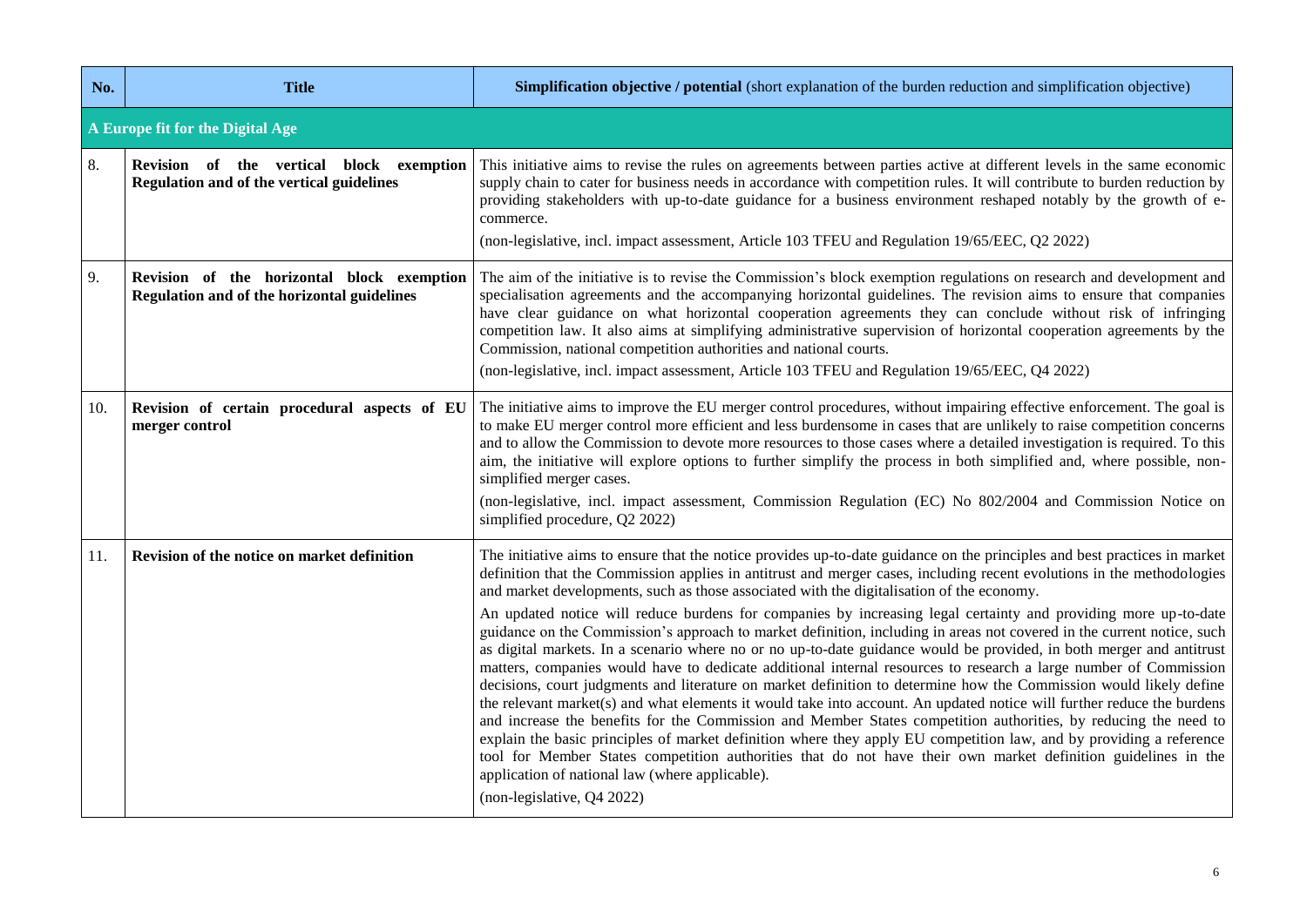| No. | <b>Title</b>                                                   | <b>Simplification objective / potential</b> (short explanation of the burden reduction and simplification objective)                                                                                                                                                                                                                                                                                                                                                                                                                                                                                                                                                                                                                                                                                                                                                                                                                                                                                                                                                                                                                                                                                                                                                                                                                                                                                                                                                                                                 |
|-----|----------------------------------------------------------------|----------------------------------------------------------------------------------------------------------------------------------------------------------------------------------------------------------------------------------------------------------------------------------------------------------------------------------------------------------------------------------------------------------------------------------------------------------------------------------------------------------------------------------------------------------------------------------------------------------------------------------------------------------------------------------------------------------------------------------------------------------------------------------------------------------------------------------------------------------------------------------------------------------------------------------------------------------------------------------------------------------------------------------------------------------------------------------------------------------------------------------------------------------------------------------------------------------------------------------------------------------------------------------------------------------------------------------------------------------------------------------------------------------------------------------------------------------------------------------------------------------------------|
| 12. | Proposal for an EU governments interoperability<br>strategy    | This initiative will evaluate the current European interoperability framework and assess its support in setting up<br>interoperable digital public services. It will also elaborate the proposal on the EU governments interoperability strategy,<br>announced in the Commission's Communication 'Shaping Europe's digital future'. The aim is to establish a common<br>EU level interoperability governance to ensure cross-border coordination, support public sector innovation and define<br>minimum common specifications for secure and borderless public sector data flows and services. It will:<br>• Set up a shared governance of interoperability with the Member States that will have the mandate to steer the<br>development of interoperability between EU public administrations.<br>• Ensure that EU policy proposals are interoperable, digital-ready and designed to be interoperable from the start and<br>foster synergies for their implementation.<br>• Deliver minimum common interoperability open specifications and standards for the implementation of EU policies<br>and programmes.<br>• Support and promote the development and reuse of common open, human-centric interoperability solutions and<br>specifications by public administrations across the EU.<br>• Reinforce innovation and international cooperation by mutual learning and cooperation across public<br>administrations.<br>(legislative, incl. impact assessment, Articles 114, 172, 188 and/or 197 TFEU, Q2 2022) |
| 13. | Revision of the State aid guidelines for broadband<br>networks | The objective of the initiative is to revise the State aid rules applicable to the broadband sector to update them in line<br>with the technological and socio-economic developments and to take into account the new EU connectivity objectives<br>as well as other recent policy developments. The 2020 Communication "Shaping Europe's digital future" considers<br>Gigabit connectivity as the most fundamental building block of the digital transformation, vital to tap Europe's digital<br>growth potential. This is confirmed by the Commission's recent observations in the 2030 Digital Compass<br>Communication. It acknowledges the rapidly evolving demands for network capacity and the need to ensure sustainable<br>investments into networks capable of offering Gigabit speeds to cater for the European data economy beyond 2025. The<br>COVID-19 pandemic underlined the critical role of broadband networks for people, businesses and public institutions<br>as well as for the recovery from the crisis and to foster EU's resilience.<br>A targeted modification of the current rules is necessary in order to align the State aid framework applicable to the<br>broadband sector with the technological, socioeconomic and policy developments.<br>(non-legislative, Q2 2022)                                                                                                                                                                                                             |
| 14. | <b>Revision of the design Directive</b>                        | The envisaged revision of the design Directive and of the Community design Regulation follows an evaluation of the                                                                                                                                                                                                                                                                                                                                                                                                                                                                                                                                                                                                                                                                                                                                                                                                                                                                                                                                                                                                                                                                                                                                                                                                                                                                                                                                                                                                   |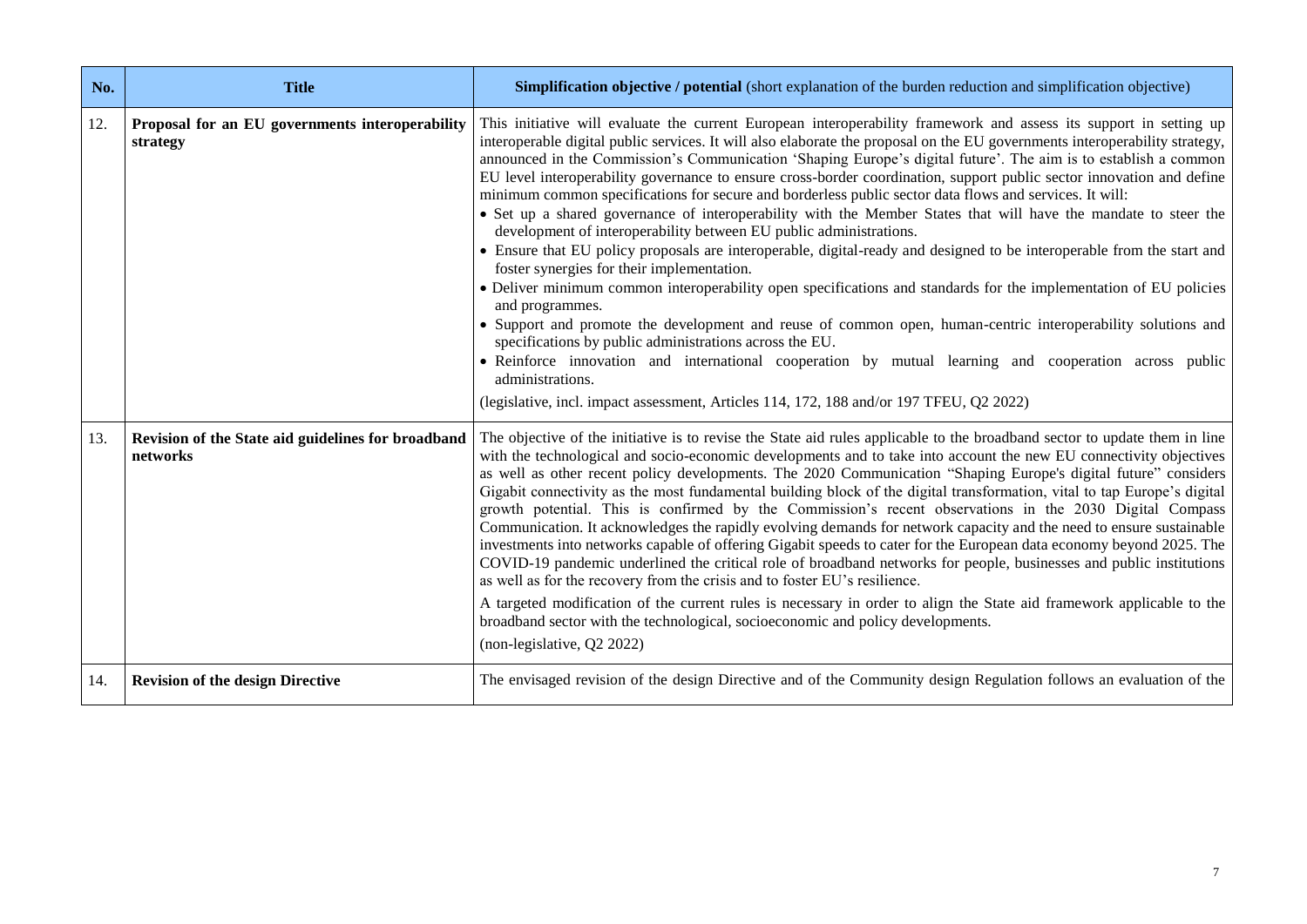| No. | <b>Title</b>                                                               | Simplification objective / potential (short explanation of the burden reduction and simplification objective)                                                                                                                                                                                                                                                                                                                                                                                                                                                                                                                                                                                                                                                                                                                                                                                                                                                                                                                                                                                                                                                                                                                                                                                                                                                                                                                                                                                                                                                                                                                                                                                                                                                                                                                                                    |
|-----|----------------------------------------------------------------------------|------------------------------------------------------------------------------------------------------------------------------------------------------------------------------------------------------------------------------------------------------------------------------------------------------------------------------------------------------------------------------------------------------------------------------------------------------------------------------------------------------------------------------------------------------------------------------------------------------------------------------------------------------------------------------------------------------------------------------------------------------------------------------------------------------------------------------------------------------------------------------------------------------------------------------------------------------------------------------------------------------------------------------------------------------------------------------------------------------------------------------------------------------------------------------------------------------------------------------------------------------------------------------------------------------------------------------------------------------------------------------------------------------------------------------------------------------------------------------------------------------------------------------------------------------------------------------------------------------------------------------------------------------------------------------------------------------------------------------------------------------------------------------------------------------------------------------------------------------------------|
| 15. | <b>Revision of the Community design Regulation</b>                         | current EU legislation on design protection. The revision aims to make the framework fit for purpose in the digital age<br>and to increase legal certainty and predictability for the benefit of individual designers, design-intensive industries and<br>small and medium-sized enterprises. It will also look into establishing a level playing field, increasing efficiency and<br>reducing costs, and thus facilitating access to the design protection.                                                                                                                                                                                                                                                                                                                                                                                                                                                                                                                                                                                                                                                                                                                                                                                                                                                                                                                                                                                                                                                                                                                                                                                                                                                                                                                                                                                                     |
|     |                                                                            | Simplification of procedures and reduction of administrative burden (including fees to be paid) are among the main<br>objectives of the reform. Streamlining procedures and increasing interoperability of protection systems in the EU<br>through further harmonisation will lead to reducing costs and administrative burdens, both for the design protection<br>users and public administrations.                                                                                                                                                                                                                                                                                                                                                                                                                                                                                                                                                                                                                                                                                                                                                                                                                                                                                                                                                                                                                                                                                                                                                                                                                                                                                                                                                                                                                                                             |
|     |                                                                            | (legislative, incl. impact assessment, Article 114 TFEU, Q2 2022)                                                                                                                                                                                                                                                                                                                                                                                                                                                                                                                                                                                                                                                                                                                                                                                                                                                                                                                                                                                                                                                                                                                                                                                                                                                                                                                                                                                                                                                                                                                                                                                                                                                                                                                                                                                                |
| 16. | Revision of the legislation on supplementary<br>protection certificates    | While the EU legislation on supplementary protection certificates (SPCs) is fit for purpose, its fragmentation (SPCs are<br>administered and enforced at national level) hampers its effectiveness and efficiency. The creation of a unified SPC<br>grant procedure and of a unitary SPC would strengthen the single market for pharmaceuticals and agrochemicals, and<br>make SPCs fit to support the twin digital and green transition.                                                                                                                                                                                                                                                                                                                                                                                                                                                                                                                                                                                                                                                                                                                                                                                                                                                                                                                                                                                                                                                                                                                                                                                                                                                                                                                                                                                                                        |
|     |                                                                            | It will lead to a strong reduction of the costs/burden and increased legal certainty for SPC applicants, including SMEs<br>and startups, as a centralised granting mechanism will be available as an alternative to the current 27 national SPC<br>procedures. The new proposal(s) might replace/amend the existing SPC Regulations for pharmaceutical and plant<br>protection products.                                                                                                                                                                                                                                                                                                                                                                                                                                                                                                                                                                                                                                                                                                                                                                                                                                                                                                                                                                                                                                                                                                                                                                                                                                                                                                                                                                                                                                                                         |
|     |                                                                            | (legislative, incl. impact assessment, Articles 114 and 118 TFEU, Q4 2022)                                                                                                                                                                                                                                                                                                                                                                                                                                                                                                                                                                                                                                                                                                                                                                                                                                                                                                                                                                                                                                                                                                                                                                                                                                                                                                                                                                                                                                                                                                                                                                                                                                                                                                                                                                                       |
|     | <b>An Economy that Works for People</b>                                    |                                                                                                                                                                                                                                                                                                                                                                                                                                                                                                                                                                                                                                                                                                                                                                                                                                                                                                                                                                                                                                                                                                                                                                                                                                                                                                                                                                                                                                                                                                                                                                                                                                                                                                                                                                                                                                                                  |
| 17. | Revision of the European statistics on population<br>legislative framework | Statistics on the size and the demographic, social, employment, housing, educational and migratory characteristics of<br>the population are needed in order to enable the Union to fulfil the tasks assigned to it. These statistics need a revised,<br>modern and comprehensive legal base to ensure their quality, completeness and reliability. The initiative is intended to<br>create a revised legal framework for population statistics based on international standards, integrating under a single<br>legal basis existing annual demographic and migration statistics and decennial statistics from the population and<br>housing census, as well as regional and georeferenced population data, which are currently covered by separate<br>Regulations.<br>The revised single legal basis for population statistics aims to reduce the administrative burden on Member State<br>administrations (mainly the national statistical institutes) by promoting the use of harmonised and relevant statistical<br>definitions across all areas of population statistics, and by avoiding duplication of work across related areas. The<br>initiative will facilitate the growing use by Member State administrations of administrative data sources to compile<br>population statistics. This approach will be more cost effective and, over time, will reduce the resource burdens on<br>Member State administrations whilst, in parallel, allowing more frequent and more detailed statistics to be produced to<br>respond to user needs. Replacing or amending the existing relevant legislation (two Council and European Parliament<br>Regulations will be repealed and one amended) with a single framework Regulation will lead to simplification of the<br>EU legislation.<br>(legislative, incl. impact assessment, Article 338 (1) TFEU, Q2 2022) |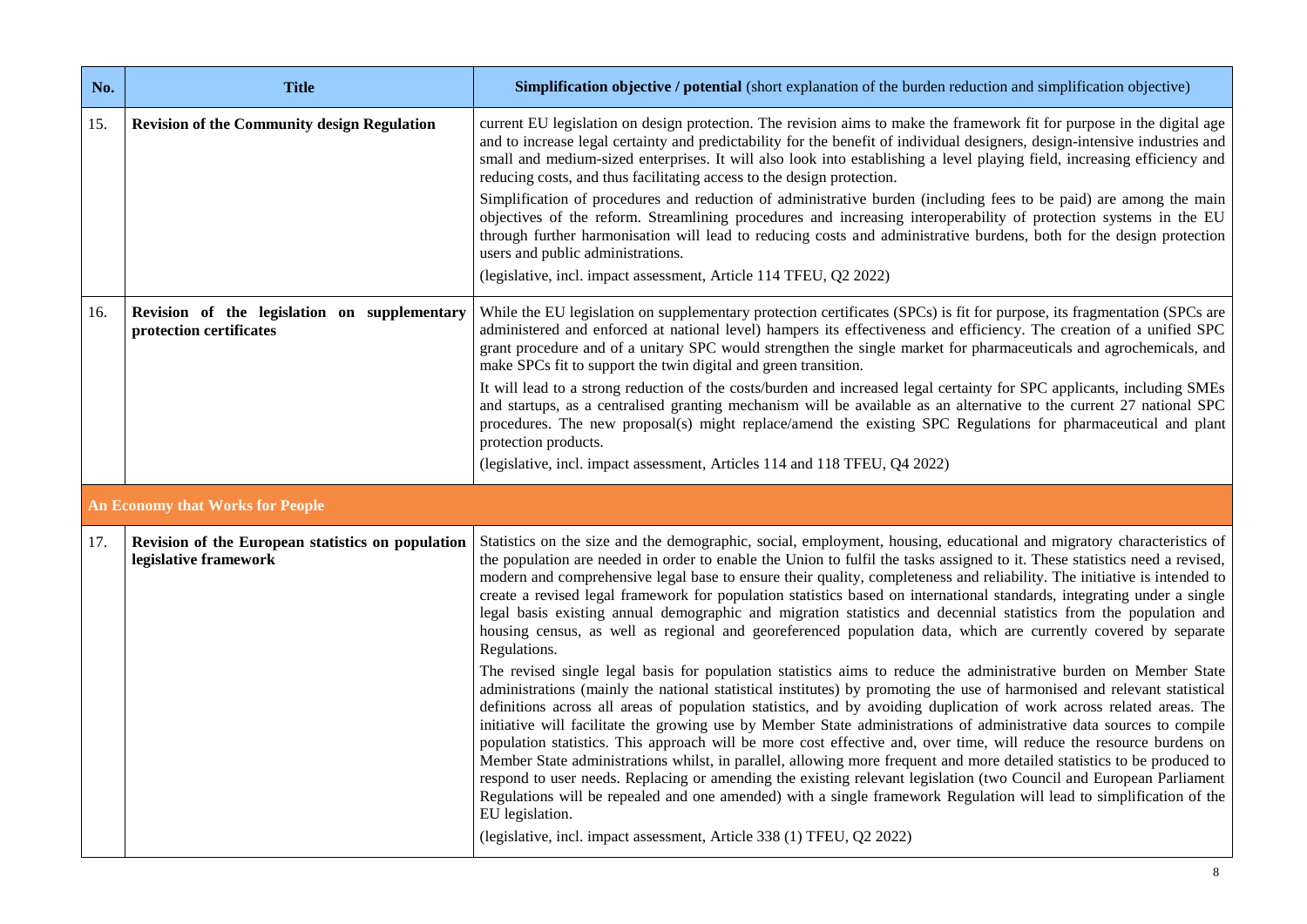| No. | <b>Title</b>                                                                                                                                  | Simplification objective / potential (short explanation of the burden reduction and simplification objective)                                                                                                                                                                                                                                                                                                                                                                                                                                                                                                                                                                                                                                                                                                                                                                                                                                                                                                                                                                                                           |
|-----|-----------------------------------------------------------------------------------------------------------------------------------------------|-------------------------------------------------------------------------------------------------------------------------------------------------------------------------------------------------------------------------------------------------------------------------------------------------------------------------------------------------------------------------------------------------------------------------------------------------------------------------------------------------------------------------------------------------------------------------------------------------------------------------------------------------------------------------------------------------------------------------------------------------------------------------------------------------------------------------------------------------------------------------------------------------------------------------------------------------------------------------------------------------------------------------------------------------------------------------------------------------------------------------|
| 18. | Revision of the Directive on the certification of<br>train drivers operating locomotives and trains on<br>the railway system in the Community | The evaluation of Directive 2007/59/EC showed that there is significant margin for simplification and further<br>improving the effectiveness of the Directive. Indeed, some of its provisions are outdated, its language is sometimes<br>ambiguous and its scope might need adjustment.<br>The revision will also lead to further improvement of the mobility of train drivers between companies as well as<br>between Member States. The responsibilities and task allocation among the actors involved in the certification scheme<br>will be revisited in order to reduce the administrative burden on all actors involved in the certification scheme. In terms<br>of added-value, the revision of the Directive will enhance the effectiveness of the EU-wide certification scheme by<br>creating a truly harmonised framework. This will provide more clarity to Member States and stakeholders involved and<br>reduce the duplication of costs and efforts.<br>(legislative, incl. impact assessment, Article 91 TFEU, Q4 2022)                                                                                  |
| 19. | <b>Revision of the Union customs legislation</b>                                                                                              | The Union customs code is facing situations for which it was not conceived, notably e-commerce. The revision of the<br>Union customs legislation will aim at improving the controls of e-commerce to the benefit of tax payers (collection of<br>duties and taxes) and citizens (protection against non-compliant products). It will facilitate the enforcement tasks of<br>national authorities and improve the level playing field for economic operators, notably with the assistance of new<br>actors such as platforms. In other areas the revision will foresee a better allocation of tasks and improved exchange of<br>information between customs and sectorial authorities so that customs authorities and the Commission are in a position<br>to use more electronic customs data to improve the efficiency of their controls of financial and non-financial risks,<br>thereby reducing the burden on economic operators. In yet again other areas, certain simplifications will be foreseen for<br>economic stakeholders.<br>(legislative, incl. impact assessment, Articles 33, 114 and 207 TFEU, Q4 2022) |
| 20. | VAT in the digital age: Revision of the VAT<br>Directive and of the Council Regulation on VAT<br>administrative cooperation                   | This initiative aims to modernise the current VAT rules, taking into account the opportunities offered by digital<br>technologies. The Commission's action plan for fair and simple taxation underlined the need to reflect on how<br>technology can be used by tax authorities to fight tax fraud and benefit businesses, and whether the current VAT rules<br>are adapted to doing business in the digital age. The action plan announced a legislative proposal for 2022 under the<br>heading 'VAT in the digital age' covering 1) VAT reporting obligations and e-invoicing 2) VAT treatment of the<br>platform economy and 3) single EU VAT registration. The package is expected to harmonise and promote the provision<br>of cross-border supplies in the single market, and to help improve tax collection and therefore ensure sustainable<br>revenues during the COVID-19 recovery.<br>(legislative, incl. impact assessment, Article 113 TFEU, Q3 2022)                                                                                                                                                      |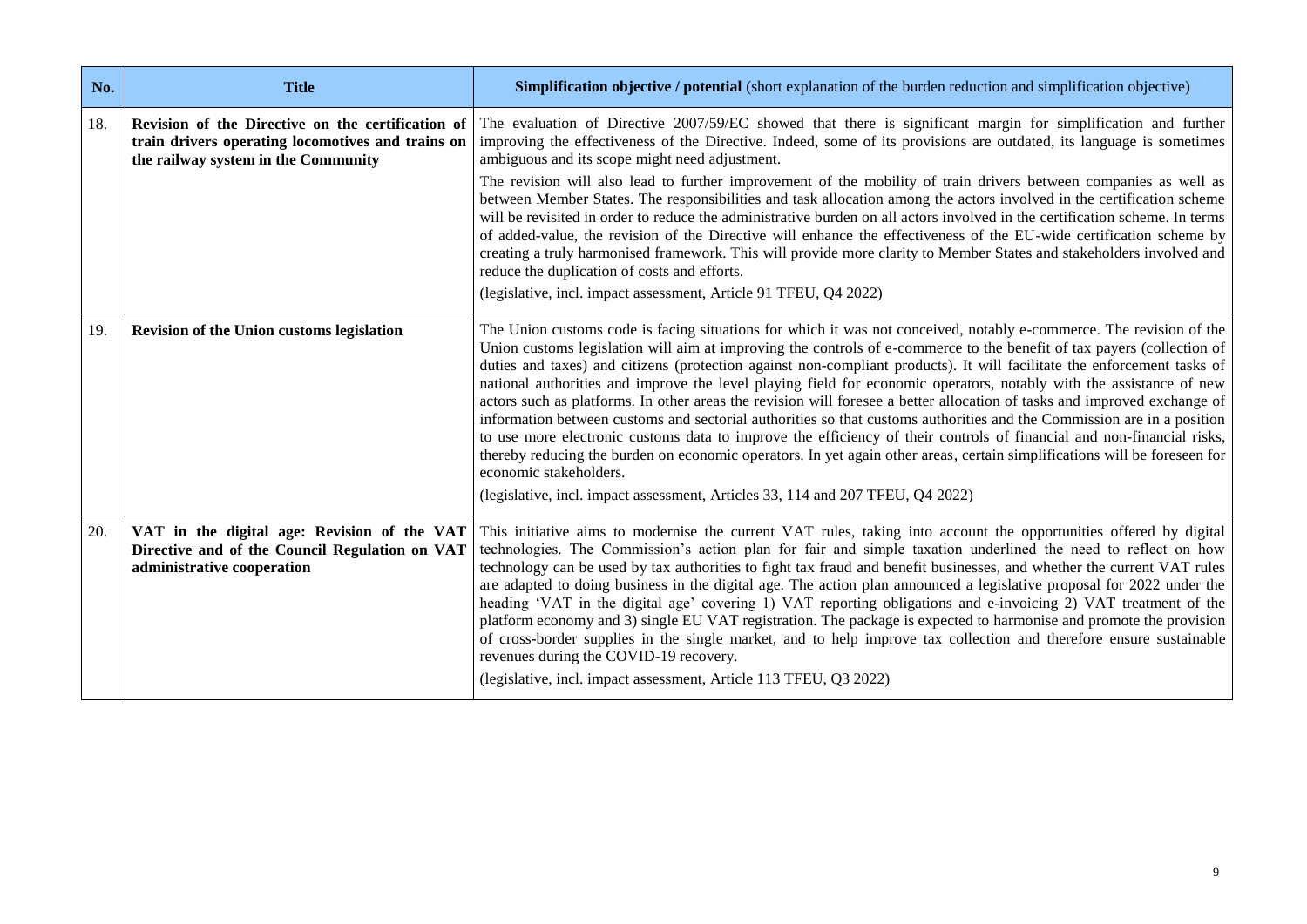| No. | Title                                                                         | <b>Simplification objective / potential</b> (short explanation of the burden reduction and simplification objective)                                                                                                                                                                                                                                                                                                                                                                                                                                                                                                                                                                                                                                                                                                                                                                             |
|-----|-------------------------------------------------------------------------------|--------------------------------------------------------------------------------------------------------------------------------------------------------------------------------------------------------------------------------------------------------------------------------------------------------------------------------------------------------------------------------------------------------------------------------------------------------------------------------------------------------------------------------------------------------------------------------------------------------------------------------------------------------------------------------------------------------------------------------------------------------------------------------------------------------------------------------------------------------------------------------------------------|
|     | <b>Promoting our European Way of Life</b>                                     |                                                                                                                                                                                                                                                                                                                                                                                                                                                                                                                                                                                                                                                                                                                                                                                                                                                                                                  |
| 21. | Revision of the pharmaceutical legislation                                    | The revision of the general pharmaceutical legal framework aims to ensure access to quality, safe, efficacious and<br>affordable medicines in the EU. It aims to foster innovation including in areas of unmet medical needs (including<br>antimicrobials) and to enhance security of supply while adapting to new scientific and technological developments and<br>reducing regulatory burden where possible. Drawing lessons from the COVID-19 pandemic, it will support a future-<br>proof and crisis-resistant pharmaceuticals system.<br>The initiative will simplify legislation and create an efficient regulatory environment, among others through reduction<br>of administrative burden and digitalisation in processes and procedures, with an expected positive impact on regulators<br>and companies.<br>(legislative, incl. impact assessment, Articles 114 and 168 TFEU, Q4 2022) |
| 22. | Revision of the EU legislation on medicines for<br>children and rare diseases | This initiative will address a number of shortcomings in the functioning of the existing framework detected during a<br>recent evaluation of the Regulations on medicines for rare diseases and for children. The initiative will aim at<br>supporting the development of products in areas of high unmet needs for patients and ensure their timely access. It will<br>also ensure that the legislation is fit to keep the pace with technological and scientific development. Finally, it will<br>streamline and simplify existing procedures.<br>The initiative will aim at simplifying and streamlining the procedures linked to the evaluation and authorisation of<br>medicines for rare diseases and for children, thus reducing the burden both for companies and for regulators.<br>(legislative, incl. impact assessment, Articles 114 and 168 TFEU, Q4 2022)                          |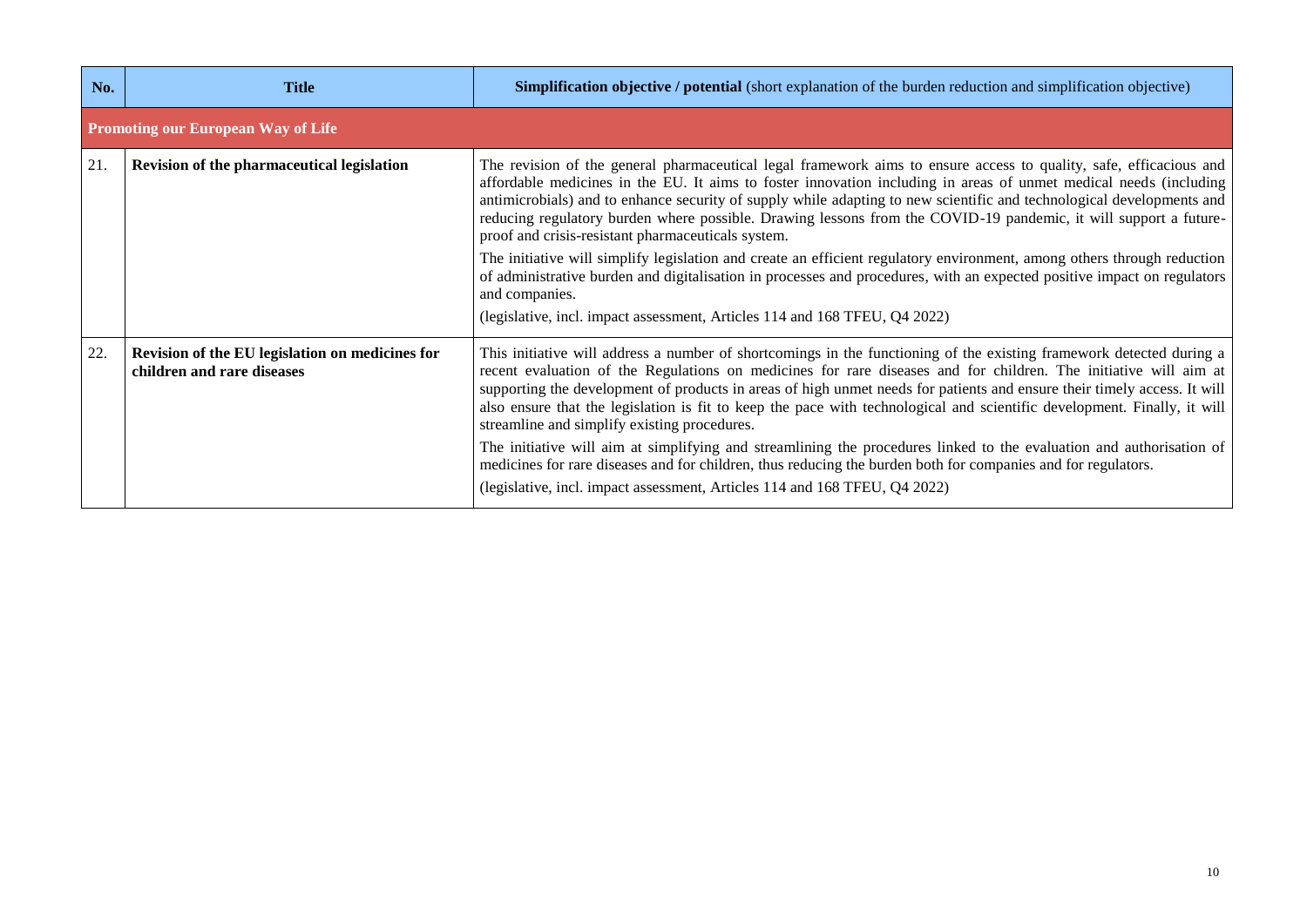| No. | <b>Title</b>                                                                        | <b>Simplification objective / potential</b> (short explanation of the burden reduction and simplification objective)                                                                                                                                                                                                                                                                                                                                                                                                                                                                                                                                                                                                                                                                                                                                                                                                                                                                                                                                                                                                                                                                                                                                                                                                                                                                                                                                                                                                                                                                                                                                                                                                                                                 |
|-----|-------------------------------------------------------------------------------------|----------------------------------------------------------------------------------------------------------------------------------------------------------------------------------------------------------------------------------------------------------------------------------------------------------------------------------------------------------------------------------------------------------------------------------------------------------------------------------------------------------------------------------------------------------------------------------------------------------------------------------------------------------------------------------------------------------------------------------------------------------------------------------------------------------------------------------------------------------------------------------------------------------------------------------------------------------------------------------------------------------------------------------------------------------------------------------------------------------------------------------------------------------------------------------------------------------------------------------------------------------------------------------------------------------------------------------------------------------------------------------------------------------------------------------------------------------------------------------------------------------------------------------------------------------------------------------------------------------------------------------------------------------------------------------------------------------------------------------------------------------------------|
|     | <b>A New Push for European Democracy</b>                                            |                                                                                                                                                                                                                                                                                                                                                                                                                                                                                                                                                                                                                                                                                                                                                                                                                                                                                                                                                                                                                                                                                                                                                                                                                                                                                                                                                                                                                                                                                                                                                                                                                                                                                                                                                                      |
| 23. | Revision of the victims' rights acquis                                              | Continuation of work on victims' rights should be comprehensive and focus on more effective access to victims' rights,<br>including a right to compensation and better access to justice for victims of all crimes, including victims of gender-<br>based violence. Further to the evaluation of the victims' rights Directive, a possible revision of the Directive or another<br>legislative instrument may be proposed by the end of 2022. A possible revision of the victims' rights Directive should<br>be seen not only in the context of victims of gender-based violence, but in relation to victims of all crimes. A<br>consideration whether to revise the victims' rights Directive would be more clear following its evaluation and the<br>ongoing discussions with the stakeholders, including the discussions under the current and upcoming presidencies and<br>the victims' rights platform.<br>A possible revision would aim at improving victims' access to justice. In particular, a possible revision could include<br>additional provisions strengthening victims' physical protection by setting up minimum standards on the issuance and<br>functioning of protection orders, including emergency barring orders. Another possible addition could include<br>strengthening victims' rights to information about the available State compensation. Nonetheless, it still needs to be<br>clarified and decided whether the revision of the victims' rights Directive would be necessary and the most<br>proportionate tool to achieve the objective of strengthening victims physical protection and victims' rights to<br>information about the available compensation.<br>(legislative, incl. impact assessment, Article 82(2) TFEU, Q4 2022) |
| 24. | Revision of the package travel Directive -<br><b>Adaptation to COVID-19 context</b> | As announced in the 2020 New consumer agenda and the 2021 report on the application of the package travel<br>Directive, the Commission will evaluate whether the Directive ensures robust and comprehensive consumer protection<br>at all times, including insolvency protection and learnings from COVID-19. The evaluation will take into account<br>relevant actions of the sustainable and smart mobility strategy. In light of this evaluation, there may be a proposal for a<br>revision of the Directive at the end of 2022.<br>The revision will also examine the possibility to simplify or streamline the rules and definitions regarding linked travel<br>arrangements and their distinction from packages to make it easier for industry, consumers and enforcement authorities<br>to establish which rules apply to a particular combination of services. It will examine the possiblity to simplify<br>information requirements while maintaining the same level of consumer protection, clarify certain other rules (e.g. on<br>voluntary vouchers) and further streamline the package travel Directive with the passenger rights Regulations.<br>(legislative, incl. impact assessment, Article 114 TFEU, Q4 2022)                                                                                                                                                                                                                                                                                                                                                                                                                                                                                                                                   |
| 25. | <b>Revision of the Directive on driving licences</b>                                | The Commission will carry out the revision of the current Directive 2006/126/EC on driving licences, with the aim of<br>improving road safety and facilitating free movement. The new initiative will take into account new challenges for<br>mobility, in particular in the digital field, and will contribute to the Union's objectives laid down in the 2020 smart and<br>sustainable mobility strategy.<br>(legislative, incl. impact assessment, Article 91 TFEU, Q4 2022)                                                                                                                                                                                                                                                                                                                                                                                                                                                                                                                                                                                                                                                                                                                                                                                                                                                                                                                                                                                                                                                                                                                                                                                                                                                                                      |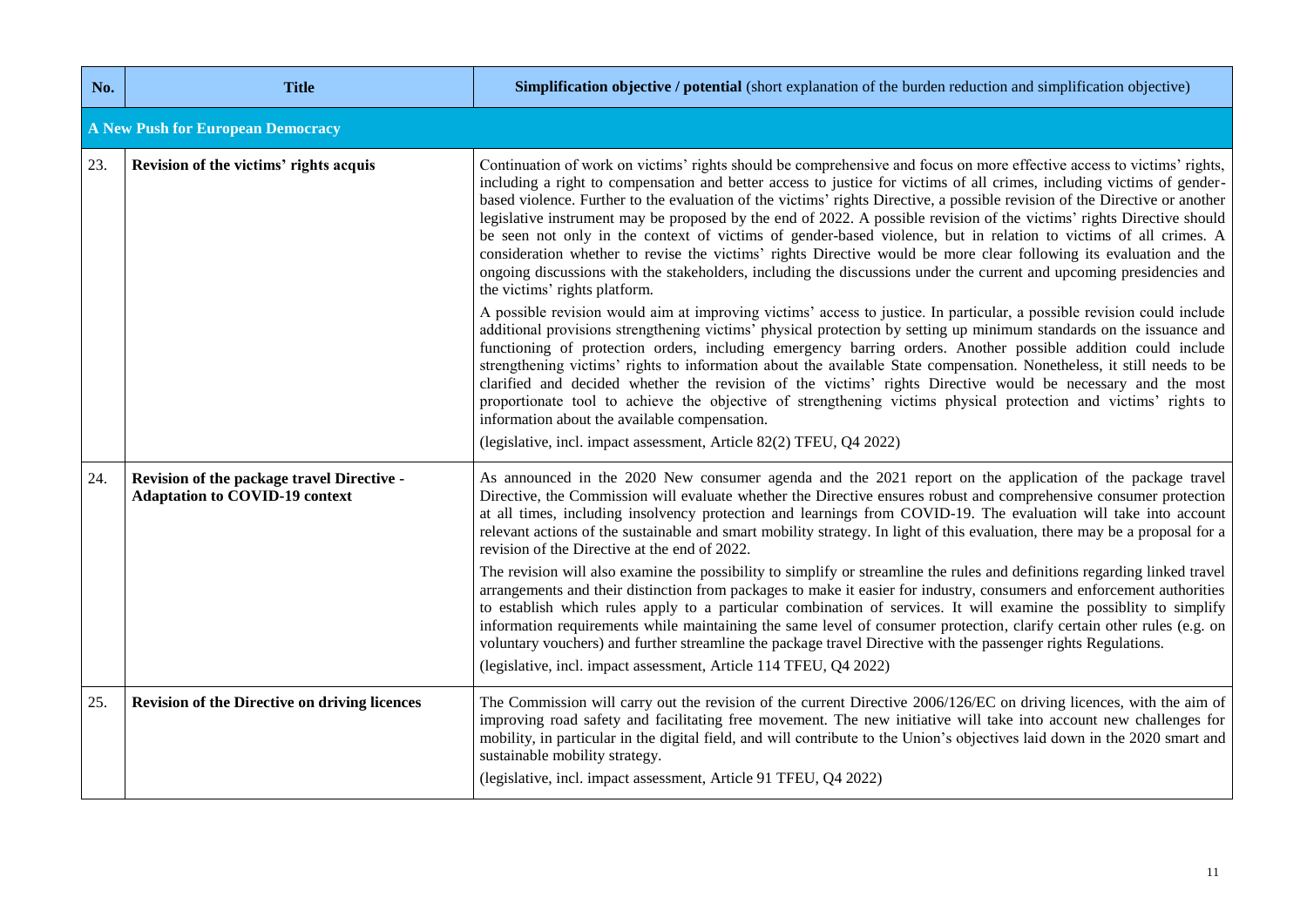| No. | Title                                                                                                                     | <b>Simplification objective / potential (short explanation of the burden reduction and simplification objective)</b>                                                                                                                                                                                                                                                                                                                                                                                                                                                                                                                                                                                                                                  |
|-----|---------------------------------------------------------------------------------------------------------------------------|-------------------------------------------------------------------------------------------------------------------------------------------------------------------------------------------------------------------------------------------------------------------------------------------------------------------------------------------------------------------------------------------------------------------------------------------------------------------------------------------------------------------------------------------------------------------------------------------------------------------------------------------------------------------------------------------------------------------------------------------------------|
| 26. | Revision of the Directive facilitating cross-border<br>exchange of information on road-safety-related<br>traffic offences | The revision of the Directive (EU) 2015/413 would help Member States to better investigate road traffic offences<br>committed by non-resident drivers and better enforce sanctions for theses offences, by streamlining mutual assistance<br>and recognition procedures, to improve road safety. It aims to reduce administrative burden by simplifying and<br>digitising the procedures (e.g. improving electronic exchange of information). The revision would strengthen equal<br>treatment of European drivers, regardless of the country in which their vehicle is registered. It would also contribute to<br>better protection of fundamental rights of presumed offenders.<br>(legislative, incl. impact assessment, Article 91 TFEU, Q4 2022) |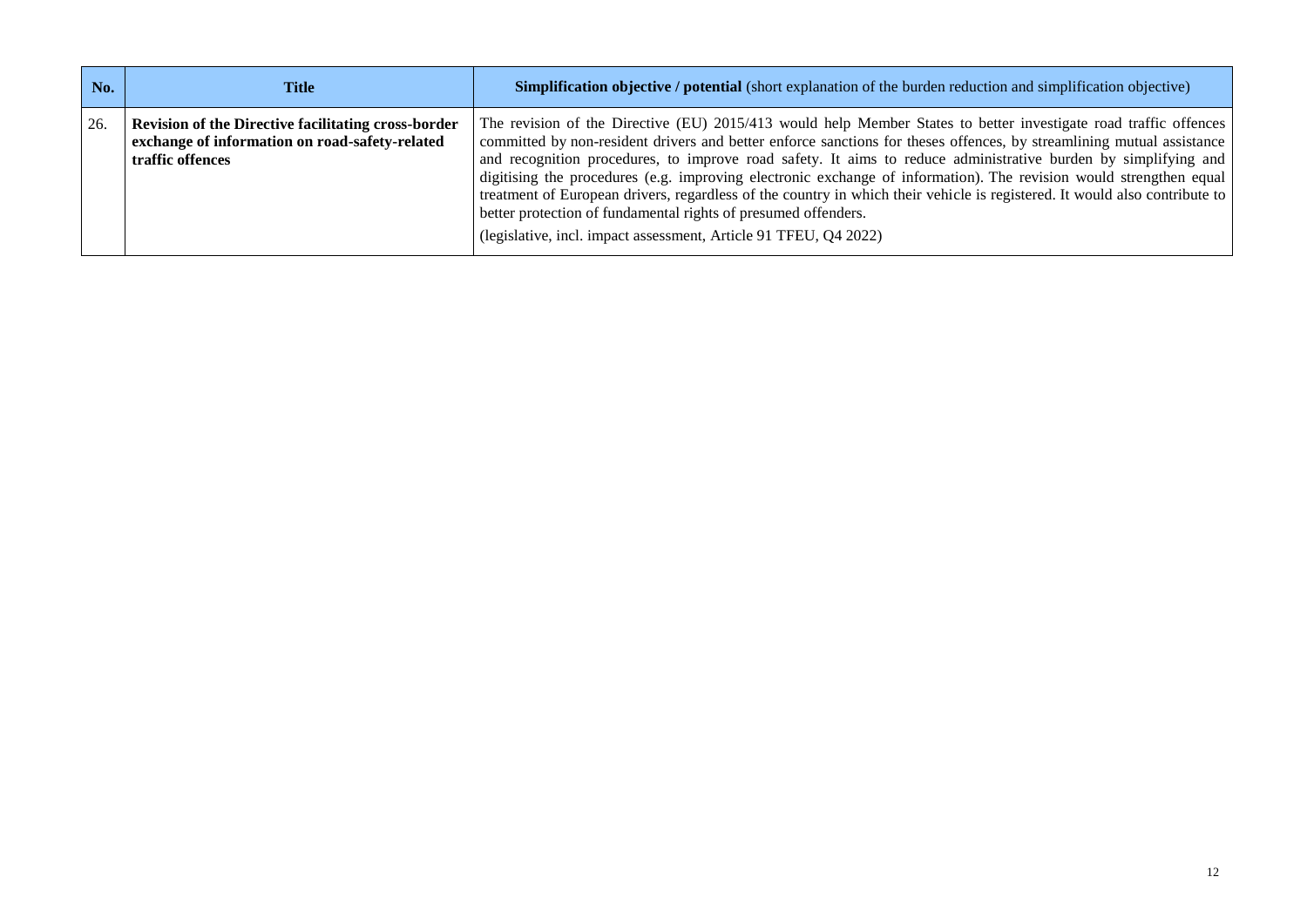## **Annex III: Priority pending proposals**

| No. | <b>Full Title</b>                                                                                                                                                                                                                                                                                                                                                                                                      | <b>References</b>                                   |  |  |
|-----|------------------------------------------------------------------------------------------------------------------------------------------------------------------------------------------------------------------------------------------------------------------------------------------------------------------------------------------------------------------------------------------------------------------------|-----------------------------------------------------|--|--|
|     | <b>A European Green Deal</b>                                                                                                                                                                                                                                                                                                                                                                                           |                                                     |  |  |
| 1.  | Proposal for a DECISION OF THE EUROPEAN PARLIAMENT AND OF THE COUNCIL amending Decision (EU) 2015/1814 as regards the<br>amount of allowances to be placed in the market stability reserve for the Union greenhouse gas emission trading scheme until 2030                                                                                                                                                             | COM(2021)571 final<br>2021/0202 (COD)<br>14.07.2021 |  |  |
| 2.  | Proposal for a REGULATION OF THE EUROPEAN PARLIAMENT AND OF THE COUNCIL establishing a Social Climate Fund                                                                                                                                                                                                                                                                                                             |                                                     |  |  |
| 3.  | Proposal for a DECISION OF THE EUROPEAN PARLIAMENT AND OF THE COUNCIL amending Directive 2003/87/EC as regards the<br>notification of offsetting in respect of a global market-based measure for aircraft operators based in the Union                                                                                                                                                                                 |                                                     |  |  |
| 4.  | Proposal for a REGULATION OF THE EUROPEAN PARLIAMENT AND OF THE COUNCIL establishing a carbon border adjustment<br>mechanism                                                                                                                                                                                                                                                                                           |                                                     |  |  |
| 5.  | Proposal for a COUNCIL DIRECTIVE restructuring the Union framework for the taxation of energy products and electricity (recast)                                                                                                                                                                                                                                                                                        | COM(2021)563 final<br>2021/0213 (CNS)<br>14.07.2021 |  |  |
| 6.  | Proposal for a REGULATION OF THE EUROPEAN PARLIAMENT AND OF THE COUNCIL on the use of renewable and low-carbon fuels in<br>maritime transport and amending Directive 2009/16/EC                                                                                                                                                                                                                                        |                                                     |  |  |
| 7.  | Proposal for a REGULATION OF THE EUROPEAN PARLIAMENT AND OF THE COUNCIL on ensuring a level playing field for sustainable<br>air transport                                                                                                                                                                                                                                                                             | COM(2021)561 final<br>2021/0205 (COD)<br>14.07.2021 |  |  |
| 8.  | Proposal for a REGULATION OF THE EUROPEAN PARLIAMENT AND OF THE COUNCIL on the deployment of alternative fuels<br>infrastructure, and repealing Directive 2014/94/EU of the European Parliament and of the Council                                                                                                                                                                                                     | COM(2021)559 final<br>2021/0223 (COD)<br>14.07.2021 |  |  |
| 9.  | Proposal for a DIRECTIVE OF THE EUROPEAN PARLIAMENT AND OF THE COUNCIL amending Directive (EU) 2018/2001 of the<br>European Parliament and of the Council, Regulation (EU) 2018/1999 of the European Parliament and of the Council and Directive 98/70/EC of the<br>European Parliament and of the Council as regards the promotion of energy from renewable sources, and repealing Council Directive (EU)<br>2015/652 | COM(2021)557 final<br>2021/0218 (COD)<br>14.07.2021 |  |  |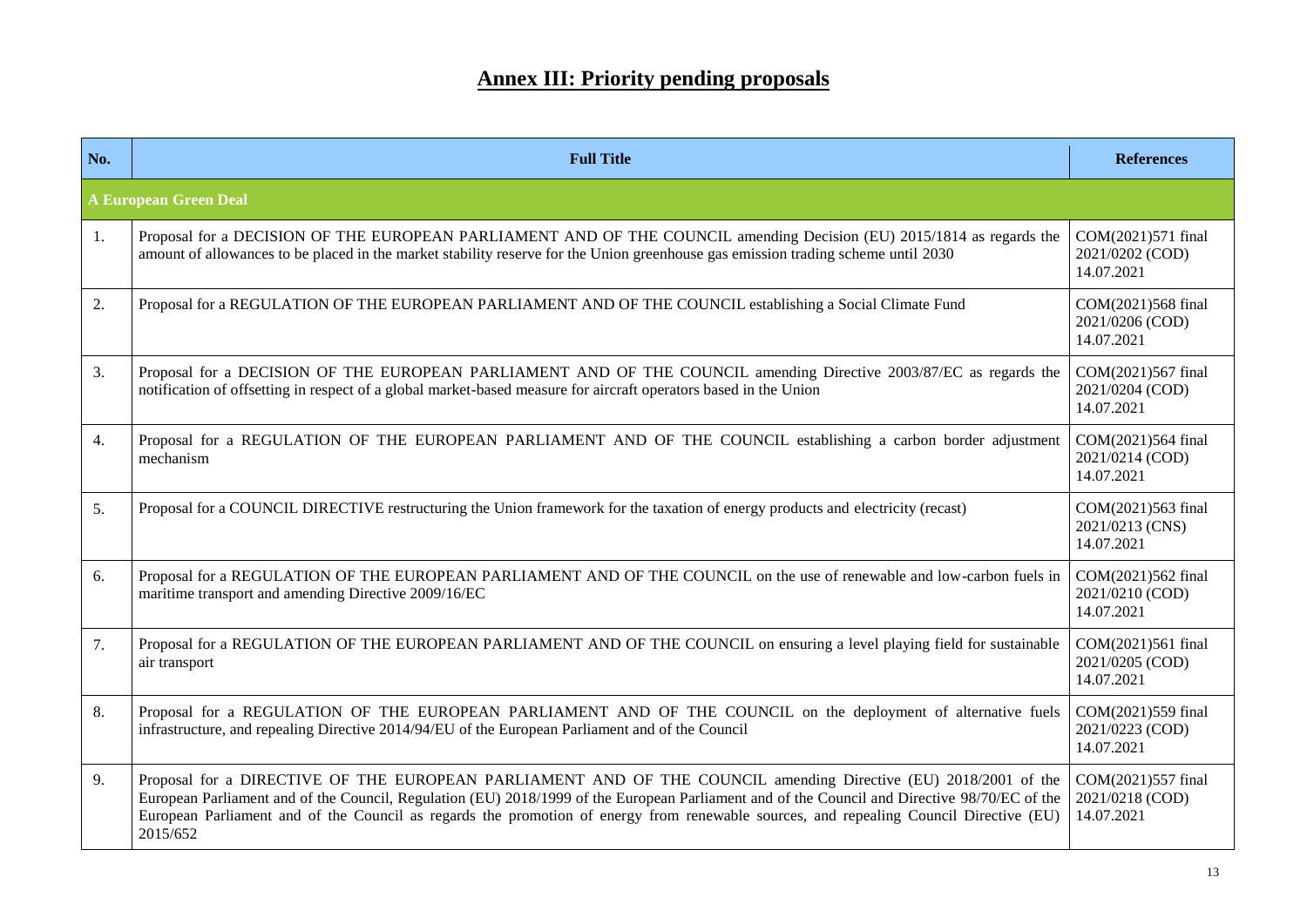| No. | <b>Full Title</b>                                                                                                                                                                                                                                                                                                                                                                                                                                                  | <b>References</b>                                   |
|-----|--------------------------------------------------------------------------------------------------------------------------------------------------------------------------------------------------------------------------------------------------------------------------------------------------------------------------------------------------------------------------------------------------------------------------------------------------------------------|-----------------------------------------------------|
| 10. | Proposal for a REGULATION OF THE EUROPEAN PARLIAMENT AND OF THE COUNCIL amending Regulation (EU) 2019/631 as regards<br>strengthening the CO2 emission performance standards for new passenger cars and new light commercial vehicles in line with the Union's<br>increased climate ambition                                                                                                                                                                       | COM(2021)556 final<br>2021/0197 (COD)<br>14.07.2021 |
| 11. | Proposal for a REGULATION OF THE EUROPEAN PARLIAMENT AND OF THE COUNCIL amending Regulation (EU) 2018/842 on binding<br>annual greenhouse gas emission reductions by Member States from 2021 to 2030 contributing to climate action to meet commitments under the<br>Paris Agreement                                                                                                                                                                               |                                                     |
| 12. | Proposal for a REGULATION OF THE EUROPEAN PARLIAMENT AND OF THE COUNCIL amending Regulations (EU) 2018/841 as regards<br>the scope, simplifying the compliance rules, setting out the targets of the Member States for 2030 and committing to the collective achievement of<br>climate neutrality by 2035 in the land use, forestry and agriculture sector, and (EU) 2018/1999 as regards improvement in monitoring, reporting,<br>tracking of progress and review |                                                     |
| 13. | Proposal for a DIRECTIVE OF THE EUROPEAN PARLIAMENT AND OF THE COUNCIL amending Directive 2003/87/EC as regards<br>aviation's contribution to the Union's economy-wide emission reduction target and appropriately implementing a global market-based measure                                                                                                                                                                                                      |                                                     |
| 14. | Proposal for a DIRECTIVE OF THE EUROPEAN PARLIAMENT AND OF THE COUNCIL amending Directive 2003/87/EC establishing a<br>system for greenhouse gas emission allowance trading within the Union, Decision (EU) 2015/1814 concerning the establishment and operation of a<br>market stability reserve for the Union greenhouse gas emission trading scheme and Regulation (EU) 2015/757                                                                                |                                                     |
| 15. | Proposal for a Regulation of the European Parliament and of the Council on guidelines for trans-European energy infrastructure and repealing<br>Regulation (EU) No 347/2013 (Revision of the TEN-E Regulation)                                                                                                                                                                                                                                                     | COM(2020)824 final<br>2020/0360 (COD)<br>15.12.2020 |
| 16. | Proposal for a REGULATION OF THE EUROPEAN PARLIAMENT AND OF THE COUNCIL amending Regulation (EU) 2018/1139 as regards<br>the capacity of the European Union Aviation Safety Agency to act as Performance Review Body of the Single European Sky                                                                                                                                                                                                                    |                                                     |
| 17. | Proposal for a REGULATION OF THE EUROPEAN PARLIAMENT AND OF THE COUNCIL amending Council Regulation (EC) No<br>1224/2009, and amending Council Regulations (EC) No 768/2005, (EC) No 1967/2006, (EC) No 1005/2008, and Regulation (EU) No 2016/1139 of<br>the European Parliament and of the Council as regards fisheries control                                                                                                                                  |                                                     |
| 18. | Proposal for a REGULATION OF THE EUROPEAN PARLIAMENT AND OF THE COUNCIL on the implementation of the Single European<br>Sky (recast)                                                                                                                                                                                                                                                                                                                               | COM(2013)410 final<br>2013/0186 (COD)<br>11.06.2013 |
|     |                                                                                                                                                                                                                                                                                                                                                                                                                                                                    | COM(2020)579 final<br>22.09.2020                    |
| 19. | Proposal for a REGULATION OF THE EUROPEAN PARLIAMENT AND OF THE COUNCIL amending Regulation (EC) No 261/2004<br>establishing common rules on compensation and assistance to passengers in the event of denied boarding and of cancellation or long delay of flights<br>and Regulation (EC) No 2027/97 on air carrier liability in respect of the carriage of passengers and their baggage by air                                                                   | COM(2013)130 final<br>2013/0072 (COD)<br>13.03.2013 |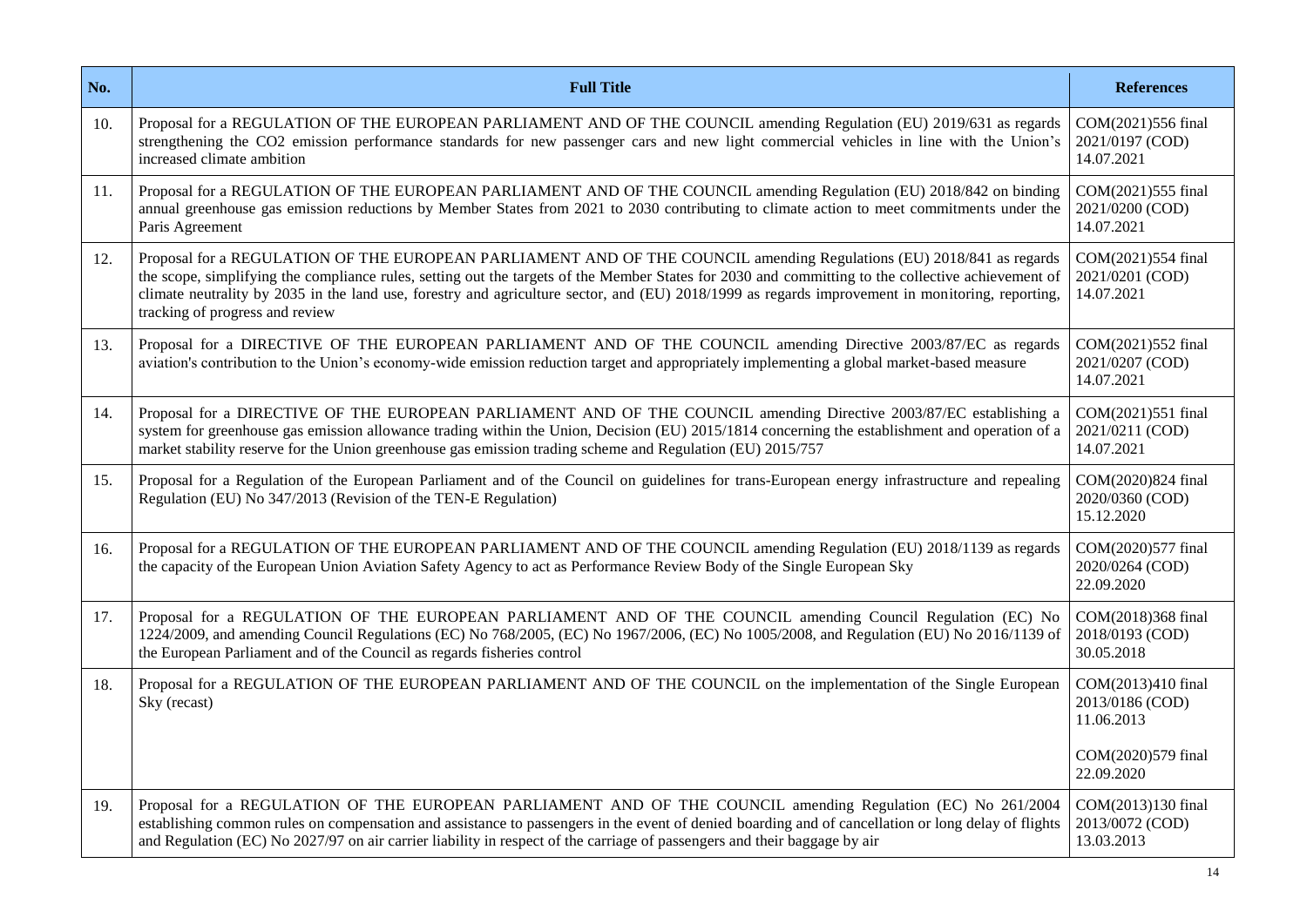| No. | <b>Full Title</b>                                                                                                                                                                                                               |                                                     |
|-----|---------------------------------------------------------------------------------------------------------------------------------------------------------------------------------------------------------------------------------|-----------------------------------------------------|
| 20. | Proposal for a REGULATION OF THE EUROPEAN PARLIAMENT AND OF THE COUNCIL on common rules for the allocation of slots at<br>European Union airports                                                                               | COM(2011)827 final<br>2011/0391 (COD)<br>01.12.2011 |
|     | A Europe fit for the Digital Age                                                                                                                                                                                                |                                                     |
| 21. | Proposal for a DIRECTIVE OF THE EUROPEAN PARLIAMENT AND OF THE COUNCIL amending Directive 2014/53/EU on the<br>harmonisation of the laws of the Member States relating to the making available on the market of radio equipment | COM(2021)547 final<br>2021/0291(COD)<br>23.09.2021  |
| 22. | Proposal for a REGULATION OF THE EUROPEAN PARLIAMENT AND OF THE COUNCIL amending Regulation (EU) No 910/2014 as<br>regards establishing a framework for a European Digital Identity                                             |                                                     |
| 23. | Proposal for a REGULATION OF THE EUROPEAN PARLIAMENT AND OF THE COUNCIL on foreign subsidies distorting the internal market                                                                                                     |                                                     |
| 24. | Proposal for a REGULATION OF THE EUROPEAN PARLIAMENT AND OF THE COUNCIL laying down harmonised rules on artificial<br>intelligence (artificial intelligence act) and amending certain Union legislative acts                    |                                                     |
| 25. | Proposal for a REGULATION OF THE EUROPEAN PARLIAMENT AND OF THE COUNCIL on machinery products                                                                                                                                   |                                                     |
| 26. | Proposal for a COUNCIL REGULATION establishing the Joint Undertakings under Horizon Europe                                                                                                                                      |                                                     |
| 27. | Proposal for a REGULATION OF THE EUROPEAN PARLIAMENT AND OF THE COUNCIL on contestable and fair markets in the digital<br>sector (Digital Markets Act)                                                                          | COM(2020)842 final<br>2020/0374 (COD)<br>15.12.2020 |
| 28. | Proposal for a REGULATION OF THE EUROPEAN PARLIAMENT AND OF THE COUNCIL on a Single Market For Digital Services (Digital<br>Services Act) and amending Directive 2000/31/EC                                                     | COM(2020)825 final<br>2020/0361 (COD)<br>15.12.2020 |
| 29. | Proposal for a DIRECTIVE OF THE EUROPEAN PARLIAMENT AND OF THE COUNCIL on measures for a high common level of<br>cybersecurity across the Union, repealing Directive (EU) 2016/1148                                             | COM(2020)823 final<br>2020/0359 (COD)<br>16.12.2020 |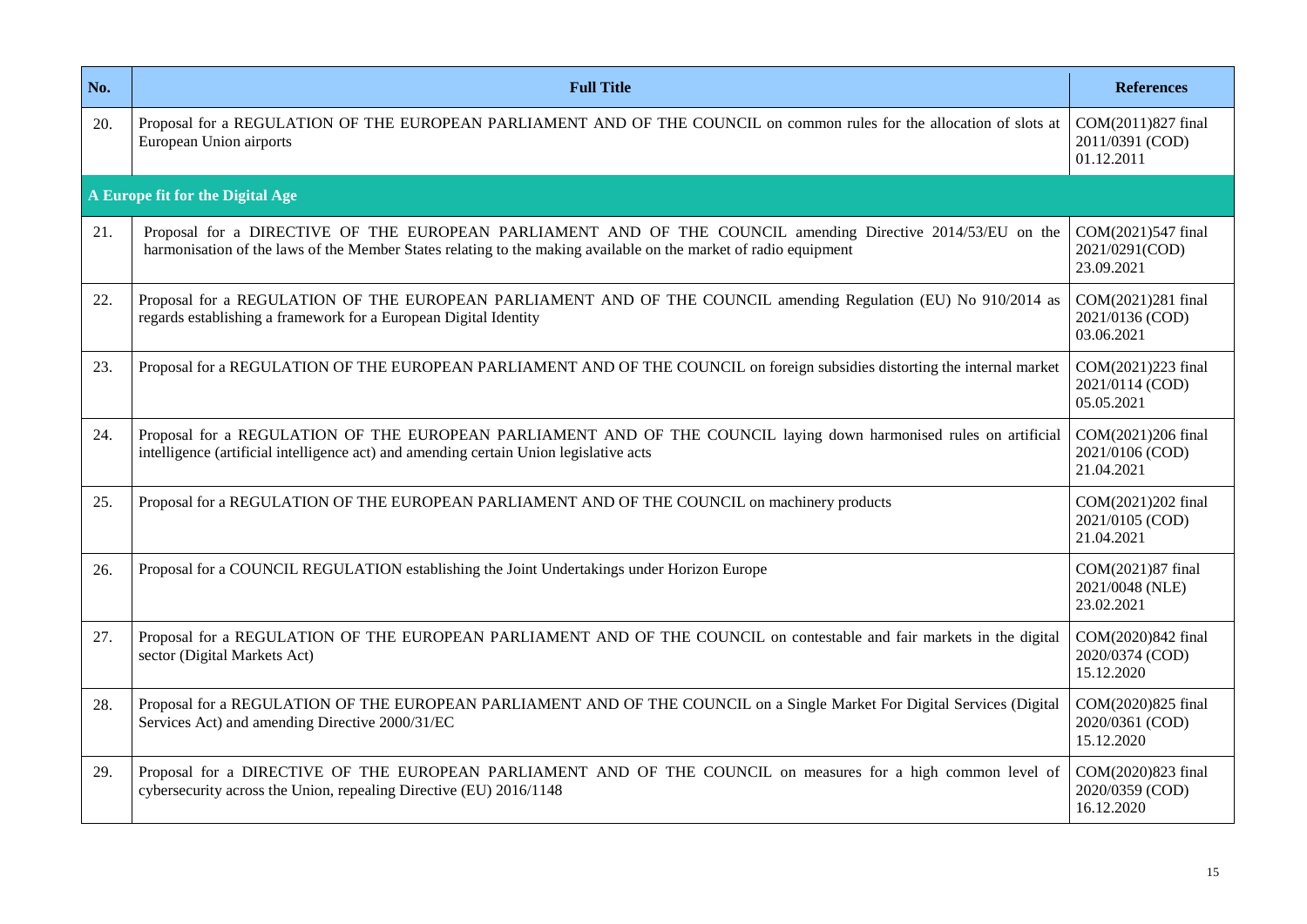| No. | <b>Full Title</b>                                                                                                                                                                                                                                                                                                                                                        |                                                     |
|-----|--------------------------------------------------------------------------------------------------------------------------------------------------------------------------------------------------------------------------------------------------------------------------------------------------------------------------------------------------------------------------|-----------------------------------------------------|
| 30. | Proposal for a REGULATION OF THE EUROPEAN PARLIAMENT AND OF THE COUNCIL on European data governance (Data Governance<br>Act)                                                                                                                                                                                                                                             | COM(2020)767 final<br>2020/0340 (COD)<br>25.11.2020 |
| 31. | Proposal for a DIRECTIVE OF THE EUROPEAN PARLIAMENT AND OF THE COUNCIL amending Directives 2006/43/EC, 2009/65/EC,<br>2009/138/EU, 2011/61/EU, EU/2013/36, 2014/65/EU, (EU) 2015/2366 and EU/2016/2341                                                                                                                                                                   |                                                     |
| 32. | Proposal for a REGULATION OF THE EUROPEAN PARLIAMENT AND OF THE COUNCIL on digital operational resilience for the financial<br>sector and amending Regulations (EC) No 1060/2009, (EU) No 648/2012, (EU) No 600/2014 and (EU) No 909/2014 (DORA)                                                                                                                         |                                                     |
| 33. | Proposal for a REGULATION OF THE EUROPEAN PARLIAMENT AND OF THE COUNCIL on a pilot regime for market infrastructures based<br>on distributed ledger technology                                                                                                                                                                                                           | COM(2020)594 final<br>2020/0267 (COD)<br>24.09.2020 |
| 34. | Proposal for a REGULATION OF THE EUROPEAN PARLIAMENT AND OF THE COUNCIL on Markets in Crypto-assets, and amending<br>Directive (EU) 2019/1937 (MICA)                                                                                                                                                                                                                     |                                                     |
| 35. | Proposal for a REGULATION OF THE EUROPEAN PARLIAMENT AND OF THE COUNCIL amending Regulation (EC) No 715/2007 on type<br>approval of motor vehicles with respect to emissions from light passenger and commercial vehicles (Euro 5 and Euro 6) and on access to vehicle<br>repair and maintenance information                                                             | COM(2019)208 final<br>2019/0101 (COD)<br>14.06.2019 |
| 36. | Proposal for a REGULATION OF THE EUROPEAN PARLIAMENT AND OF THE COUNCIL concerning the respect for private life and the<br>protection of personal data in electronic communications and repealing Directive 2002/58/EC (Regulation on Privacy and Electronic<br>Communications)                                                                                          |                                                     |
|     | <b>An Economy that Works for People</b>                                                                                                                                                                                                                                                                                                                                  |                                                     |
| 37. | Proposal for a DIRECTIVE OF THE EUROPEAN PARLIAMENT AND OF THE COUNCIL amending Directive 2009/138/EC as regards<br>proportionality, quality of supervision, reporting, long-term guarantee measures, macro-prudential tools, sustainability risks, group and cross-border<br>supervision                                                                                | COM(2021)581 final<br>2021/0295 (COD)<br>22.09.2021 |
| 38. | Proposal for a DIRECTIVE OF THE EUROPEAN PARLIAMENT AND OF THE COUNCIL establishing a framework for the recovery and<br>COM(2021)582 final<br>resolution of insurance and reinsurance undertakings and amending Directives 2002/47/EC, 2004/25/EC, 2009/138/EC, (EU) 2017/1132 and<br>2021/096 (COD)<br>Regulations (EU) No 1094/2010 and (EU) No 648/2012<br>22.09.2021 |                                                     |
| 39. | Proposal for a REGULATION OF THE EUROPEAN PARLIAMENT AND OF THE COUNCIL on applying a generalised scheme of tariff<br>preferences and repealing Regulation (EU) No 978/2012 of the European Parliament and of the Council                                                                                                                                                |                                                     |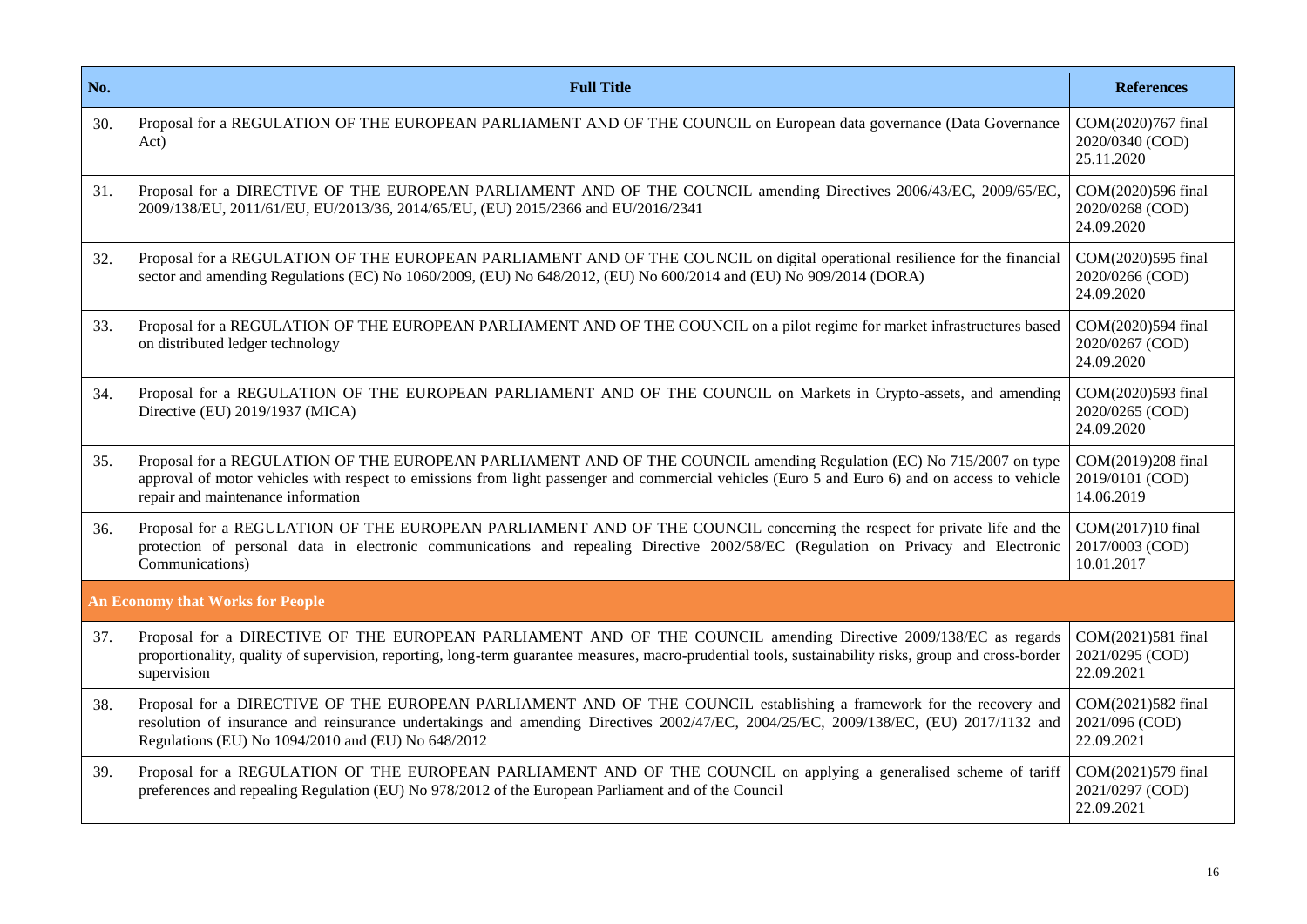| No. | <b>Full Title</b>                                                                                                                                                                                                                                                                              | <b>References</b>                                                        |
|-----|------------------------------------------------------------------------------------------------------------------------------------------------------------------------------------------------------------------------------------------------------------------------------------------------|--------------------------------------------------------------------------|
| 40. | Proposal for a DIRECTIVE OF THE EUROPEAN PARLIAMENT AND OF THE COUNCIL on the mechanisms to be put in place by the Member<br>States for the prevention of the use of the financial system for the purposes of money laundering or terrorist financing and repealing Directive (EU)<br>2015/849 | COM(2021)423 final<br>2021/0250 (COD)<br>20.07.2021                      |
| 41. | Proposal for a REGULATION OF THE EUROPEAN PARLIAMENT AND OF THE COUNCIL on information accompanying transfers of funds<br>and certain crypto-assets (recast)                                                                                                                                   |                                                                          |
| 42. | Proposal for a REGULATION OF THE EUROPEAN PARLIAMENT AND OF THE COUNCIL establishing the Authority for Anti-Money<br>Laundering and Countering the Financing of Terrorism and amending Regulations (EU) No 1093/2010, (EU) 1094/2010, (EU) 1095/2010                                           |                                                                          |
| 43. | Proposal for a REGULATION OF THE EUROPEAN PARLIAMENT AND OF THE COUNCIL on the prevention of the use of the financial<br>system for the purposes of money laundering or terrorist financing                                                                                                    |                                                                          |
| 44. | Proposal for a REGULATION OF THE EUROPEAN PARLIAMENT AND OF THE COUNCIL on European green bonds                                                                                                                                                                                                |                                                                          |
| 45. | Proposal for a DIRECTIVE OF THE EUROPEAN PARLIAMENT AND OF THE COUNCIL amending Directive 2013/34/EU, Directive<br>2004/109/EC, Directive 2006/43/EC and Regulation (EU) No 537/2014, as regards corporate sustainability reporting                                                            |                                                                          |
| 46. | Proposal for a DIRECTIVE OF THE EUROPEAN PARLIAMENT AND OF THE COUNCIL on adequate minimum wages in the European Union                                                                                                                                                                         |                                                                          |
| 47. | Proposal for a REGULATION OF THE EUROPEAN PARLIAMENT AND OF THE COUNCIL establishing the European Union Single Window<br>Environment for Customs and amending Regulation (EU) No 952/2013                                                                                                      | COM(2020)673 final<br>2020/0306 (COD)<br>28.10.2020                      |
| 48. | Proposal for a DIRECTIVE OF THE EUROPEAN PARLIAMENT AND OF THE COUNCIL on credit servicers, credit purchasers and the<br>recovery of collateral                                                                                                                                                | COM(2018)135 final<br>2018/0063A (COD)<br>2018/0063B (COD)<br>14.03.2018 |
| 49. | Proposal for a REGULATION OF THE EUROPEAN PARLIAMENT AND OF THE COUNCIL amending Regulation (EC) No 883/2004 on the<br>coordination of social security systems and regulation (EC) No 987/2009 laying down the procedure for implementing Regulation (EC) No<br>883/2004                       | COM(2016)815 final<br>2016/0397 (COD)<br>14.12.2016                      |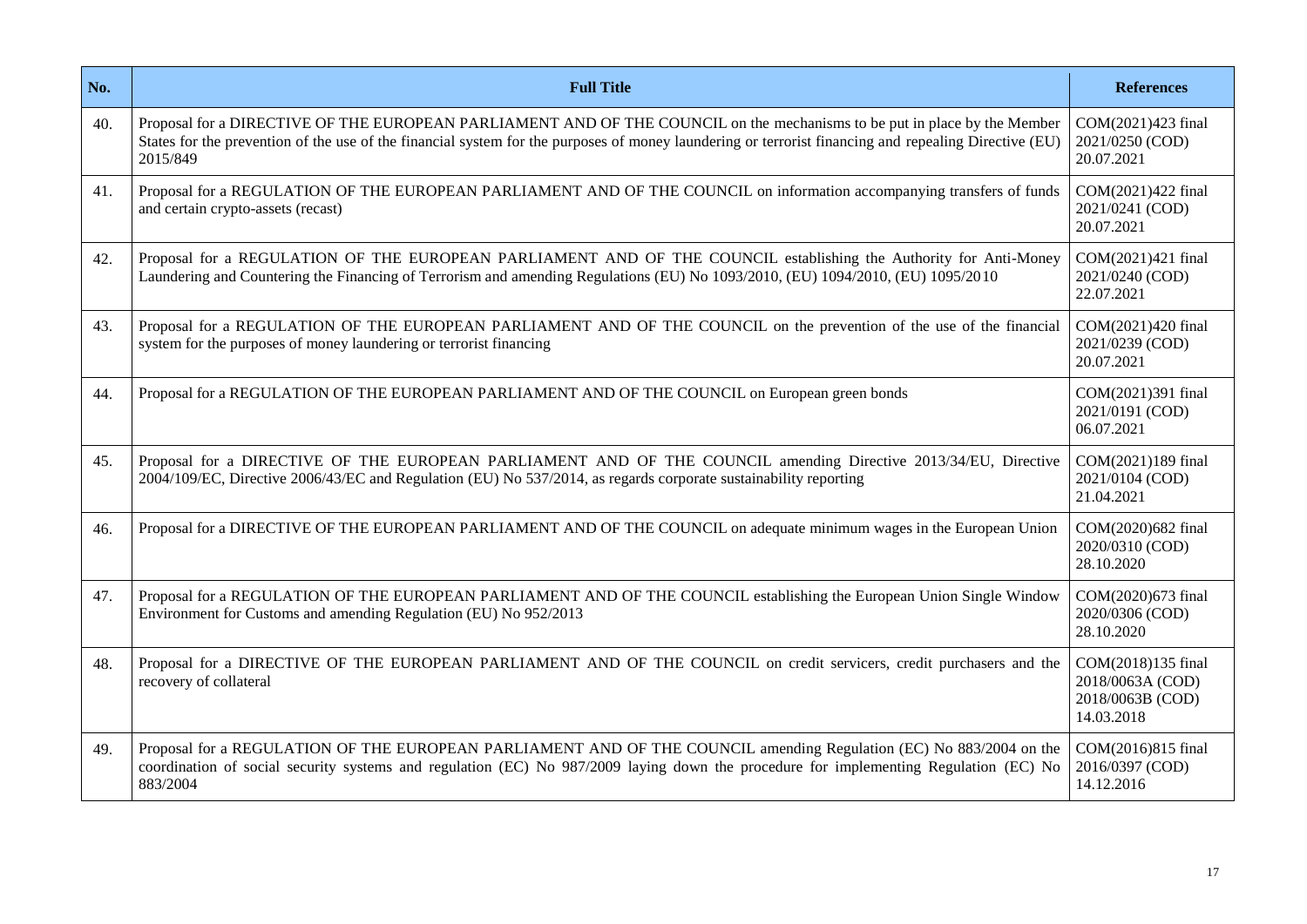| No. | <b>Full Title</b>                                                                                                                                                                                                                                                                                                                                                                                                                                                                                                                                                                                                                                                                                                     |                                                     |
|-----|-----------------------------------------------------------------------------------------------------------------------------------------------------------------------------------------------------------------------------------------------------------------------------------------------------------------------------------------------------------------------------------------------------------------------------------------------------------------------------------------------------------------------------------------------------------------------------------------------------------------------------------------------------------------------------------------------------------------------|-----------------------------------------------------|
| 50. | Proposal for a REGULATION OF THE EUROPEAN PARLIAMENT AND OF THE COUNCIL amending Regulation (EU) 806/2014 in order to<br>establish a European Deposit Insurance Scheme                                                                                                                                                                                                                                                                                                                                                                                                                                                                                                                                                | COM(2015)586 final<br>2015/0270 (COD)<br>24.11.2015 |
|     | A Stronger Europe in the World                                                                                                                                                                                                                                                                                                                                                                                                                                                                                                                                                                                                                                                                                        |                                                     |
| 51. | Proposal for a REGULATION OF THE EUROPEAN PARLIAMENT AND OF THE COUNCIL on the access of third-country goods and services<br>to the Union's internal market in public procurement and procedures supporting negotiations on access of Union goods and services to the public<br>procurement markets of third countries                                                                                                                                                                                                                                                                                                                                                                                                |                                                     |
|     | <b>Promoting our European Way of Life</b>                                                                                                                                                                                                                                                                                                                                                                                                                                                                                                                                                                                                                                                                             |                                                     |
| 52. | Proposal for a COUNCIL REGULATION on a framework of measures for ensuring the supply of crisis-relevant medical countermeasures in the<br>event of a public health emergency at Union level                                                                                                                                                                                                                                                                                                                                                                                                                                                                                                                           |                                                     |
| 53. | Proposal for a COUNCIL REGULATION on the establishment and operation of an evaluation and monitoring mechanism to verify the application<br>of the Schengen acquis and repealing Regulation (EU) No 1053/2013                                                                                                                                                                                                                                                                                                                                                                                                                                                                                                         |                                                     |
| 54. | Proposal for a REGULATION OF THE EUROPEAN PARLIAMENT AND OF THE COUNCIL amending Regulation (EU) 2019/816 establishing<br>a centralised system for the identification of Member States holding conviction information on third-country nationals and stateless persons<br>(ECRIS-TCN) to supplement the European Criminal Records Information System and Regulation (EU) 2019/818 on establishing a framework for<br>interoperability between EU information systems in the field of police and judicial cooperation, asylum and migration and amending Regulations<br>(EU) 2018/1726, (EU) 2018/1862 and (EU) 2019/816 for the purpose of introducing a screening of third country nationals at the external borders |                                                     |
| 55. | Proposal for a DIRECTIVE OF THE EUROPEAN PARLIAMENT AND OF THE COUNCIL on the resilience of critical entities                                                                                                                                                                                                                                                                                                                                                                                                                                                                                                                                                                                                         | COM(2020)829 final<br>2020/0365 (COD)<br>16.12.2020 |
| 56. | Proposal for a REGULATION OF THE EUROPEAN PARLIAMENT AND OF THE COUNCIL amending Regulation (EU) 2016/794, as regards<br>Europol's cooperation with private parties, the processing of personal data by Europol in support of criminal investigations, and Europol's role on<br>research and innovation                                                                                                                                                                                                                                                                                                                                                                                                               | COM(2020)796 final<br>2020/0349 (COD)<br>09.12.2020 |
| 57. | Proposal for a REGULATION OF THE EUROPEAN PARLIAMENT AND OF THE COUNCIL amending Regulation (EU) 2018/1862 on the<br>establishment, operation and use of the Schengen Information System (SIS) in the field of police cooperation and judicial cooperation in criminal<br>matters as regards the entry of alerts by Europol                                                                                                                                                                                                                                                                                                                                                                                           |                                                     |
| 58. | Proposal for a REGULATION OF THE EUROPEAN PARLIAMENT AND OF THE COUNCIL on serious cross-border threats to health and<br>repealing Decision No 1082/2013/EU                                                                                                                                                                                                                                                                                                                                                                                                                                                                                                                                                           | COM(2020)727 final<br>2020/0322 (COD)<br>11.11.2020 |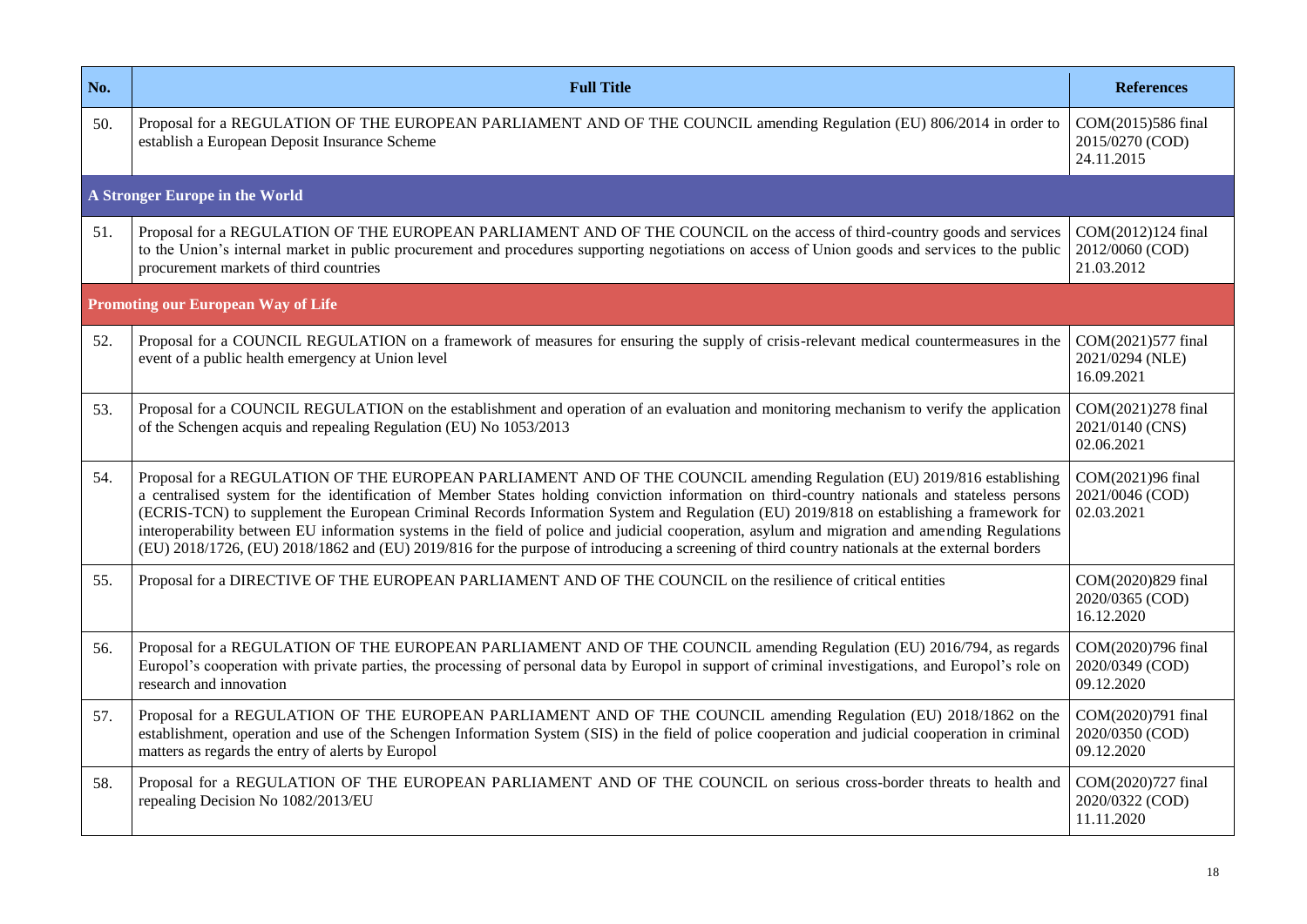| No. | <b>Full Title</b>                                                                                                                                                                                                                                                                                                                                                                                                                                                                               |                                                     |
|-----|-------------------------------------------------------------------------------------------------------------------------------------------------------------------------------------------------------------------------------------------------------------------------------------------------------------------------------------------------------------------------------------------------------------------------------------------------------------------------------------------------|-----------------------------------------------------|
| 59. | Proposal for a REGULATION OF THE EUROPEAN PARLIAMENT AND OF THE COUNCIL amending Regulation (EC) No 851/2004<br>establishing a European Centre for disease prevention and control                                                                                                                                                                                                                                                                                                               | COM(2020)726 final<br>2020/0320 (COD)<br>11.11.2020 |
| 60. | Proposal for a REGULATION OF THE EUROPEAN PARLIAMENT AND OF THE COUNCIL on a reinforced role for the European Medicines<br>Agency in crisis preparedness and management for medicinal products and medical devices                                                                                                                                                                                                                                                                              |                                                     |
| 61. | Proposal for a REGULATION OF THE EUROPEAN PARLIAMENT AND OF THE COUNCIL addressing situations of crisis and force majeure<br>in the field of migration and asylum                                                                                                                                                                                                                                                                                                                               |                                                     |
| 62. | Proposal for a REGULATION OF THE EUROPEAN PARLIAMENT AND OF THE COUNCIL introducing a screening of third country nationals<br>at the external borders and amending Regulations (EC) No 767/2008, (EU) 2017/2226, (EU) 2018/1240 and (EU) 2019/817                                                                                                                                                                                                                                               | COM(2020)612 final<br>2020/0278 (COD)<br>23.09.2020 |
| 63. | Proposal for a REGULATION OF THE EUROPEAN PARLIAMENT AND OF THE COUNCIL on asylum and migration management and<br>amending Council Directive (EC) 2003/109 and the proposed Regulation (EU) XXX/XXX [Asylum and Migration Fund]                                                                                                                                                                                                                                                                 |                                                     |
| 64. | Proposal for a DIRECTIVE OF THE EUROPEAN PARLIAMENT AND OF THE COUNCIL on common standards and procedures in Member<br>States for returning illegally staying third-country nationals (recast)                                                                                                                                                                                                                                                                                                  |                                                     |
| 65. | Proposal for a REGULATION OF THE EUROPEAN PARLIAMENT AND OF THE COUNCIL establishing a Union Resettlement Framework<br>and amending Regulation (EU) No 516/2014 of the European Parliament and the Council                                                                                                                                                                                                                                                                                      |                                                     |
| 66. | Proposal for a REGULATION OF THE EUROPEAN PARLIAMENT AND OF THE COUNCIL establishing a common procedure for<br>international protection in the Union and repealing Directive 2013/32/EU                                                                                                                                                                                                                                                                                                         | COM(2016)467 final<br>2016/0224 (COD)<br>13.07.2016 |
|     |                                                                                                                                                                                                                                                                                                                                                                                                                                                                                                 | COM(2020)611 final<br>23.09.2020                    |
| 67. | Proposal for a REGULATION OF THE EUROPEAN PARLIAMENT AND OF THE COUNCIL on standards for the qualification of third-country<br>nationals or stateless persons as beneficiaries of international protection, for a uniform status for refugees or for persons eligible for subsidiary<br>protection and for the content of the protection granted and amending Council Directive 2003/109/EC of 25 November 2003 concerning the status<br>of third-country nationals who are long-term residents | COM(2016)466 final<br>2016/0223 (COD)<br>13.07.2016 |
| 68. | Proposal for a DIRECTIVE OF THE EUROPEAN PARLIAMENT AND OF THE COUNCIL laying down standards for the reception of<br>applicants for international protection (recast)                                                                                                                                                                                                                                                                                                                           | COM(2016)465 final<br>2016/0222 (COD)<br>13.07.2016 |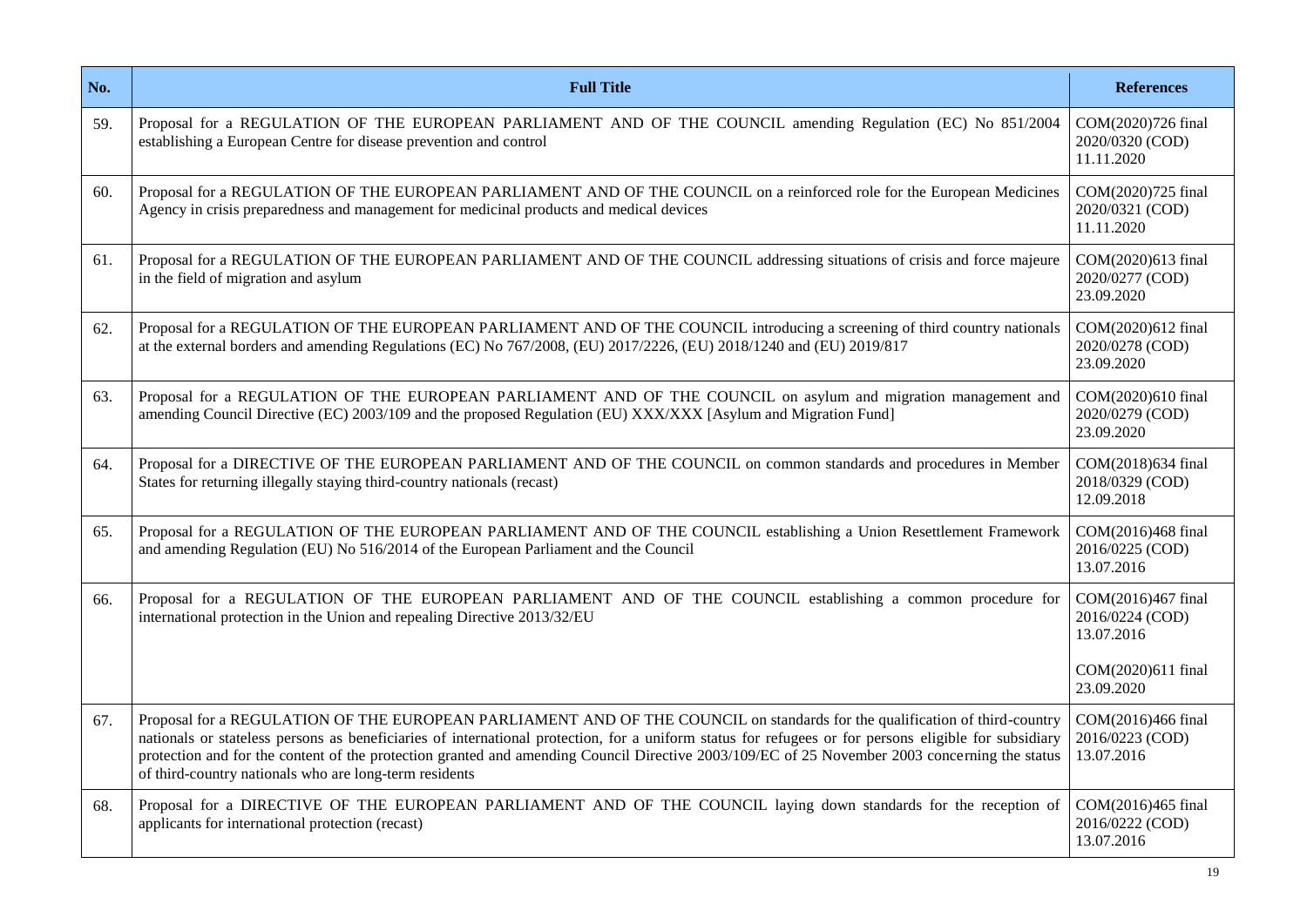| No. | <b>Full Title</b>                                                                                                                                                                                                                                                                                                                                                                                                                                                                                                                                                                  | <b>References</b>                                   |
|-----|------------------------------------------------------------------------------------------------------------------------------------------------------------------------------------------------------------------------------------------------------------------------------------------------------------------------------------------------------------------------------------------------------------------------------------------------------------------------------------------------------------------------------------------------------------------------------------|-----------------------------------------------------|
| 69. | Proposal for a REGULATION OF THE EUROPEAN PARLIAMENT AND OF THE COUNCIL on the establishment of 'Eurodac' for the<br>comparison of fingerprints for the effective application of [Regulation (EU) No 604/2013 establishing the criteria and mechanisms for determining<br>the Member State responsible for examining an application for international protection lodged in one of the Member States by a third-country<br>national or a stateless person], for identifying an illegally staying third-country national or stateless person and on requests for the comparison with |                                                     |
|     | Eurodac data by Member States' law enforcement authorities and Europol for law enforcement purposes (recast)                                                                                                                                                                                                                                                                                                                                                                                                                                                                       | COM(2020)614 final<br>23.09.2020                    |
|     | <b>A New Push for European Democracy</b>                                                                                                                                                                                                                                                                                                                                                                                                                                                                                                                                           |                                                     |
| 70. | Proposal for a DIRECTIVE OF THE EUROPEAN PARLIAMENT AND OF THE COUNCIL on consumer credits                                                                                                                                                                                                                                                                                                                                                                                                                                                                                         | COM(2021)347 final<br>2021/0171 (COD)<br>30.06.2021 |
| 71. | Proposal for a REGULATION OF THE EUROPEAN PARLIAMENT AND OF THE COUNCIL on general product safety, amending Regulation<br>(EU) No 1025/2012 of the European Parliament and of the Council, and repealing Council Directive 87/357/EEC and Directive 2001/95/EC of the<br>European Parliament and of the Council                                                                                                                                                                                                                                                                    |                                                     |
| 72. | Proposal for a DIRECTIVE OF THE EUROPEAN PARLIAMENT AND OF THE COUNCIL to strengthen the application of the principle of<br>equal pay for equal work or work of equal value between men and women through pay transparency and enforcement mechanisms                                                                                                                                                                                                                                                                                                                              | COM(2021)93 final<br>2021/0050 (COD)<br>04.03.2021  |
| 73. | Proposal for a DIRECTIVE OF THE EUROPEAN PARLIAMENT AND OF THE COUNCIL laying down harmonised rules on the appointment of<br>legal representatives for the purpose of gathering evidence in criminal proceedings                                                                                                                                                                                                                                                                                                                                                                   | COM(2018)226 final<br>2018/0107 (COD)<br>18.04.2018 |
| 74. | Proposal for a REGULATION OF THE EUROPEAN PARLIAMENT AND OF THE COUNCIL on European Production and Preservation Orders<br>for electronic evidence in criminal matters                                                                                                                                                                                                                                                                                                                                                                                                              | COM(2018)225 final<br>2018/0108 (COD)<br>18.04.2018 |
| 75. | Proposal for a DIRECTIVE OF THE EUROPEAN PARLIAMENT AND OF THE COUNCIL on improving the gender balance among non-<br>executive directors of companies listed on stock exchanges and related measures                                                                                                                                                                                                                                                                                                                                                                               | COM(2012)614 final<br>2012/0299 (COD)<br>14.11.2012 |
| 76. | Proposal for a COUNCIL DIRECTIVE on implementing the principle of equal treatment between persons irrespective of religion or belief,<br>disability, age or sexual orientation                                                                                                                                                                                                                                                                                                                                                                                                     | COM(2008)426 final<br>2008/0140 (CNS)<br>02.07.2008 |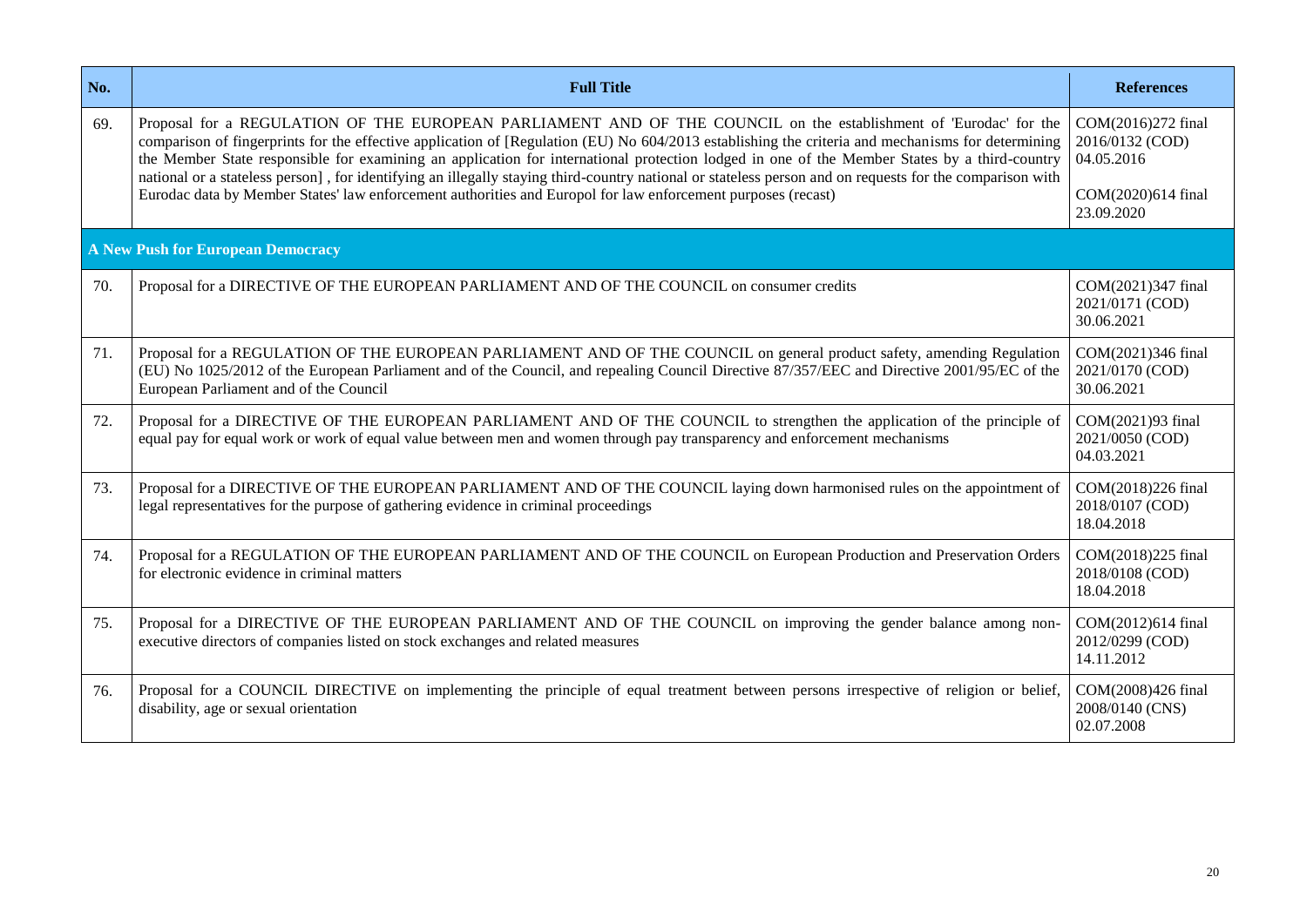# **Annex IV: Withdrawals<sup>3</sup>**

| No. | <b>References</b>                         | <b>Title</b>                                                                                                                                                                                                                       | <b>Reasons for withdrawal</b>                                                                                                                                                         |  |
|-----|-------------------------------------------|------------------------------------------------------------------------------------------------------------------------------------------------------------------------------------------------------------------------------------|---------------------------------------------------------------------------------------------------------------------------------------------------------------------------------------|--|
|     | An Economy that works for People          |                                                                                                                                                                                                                                    |                                                                                                                                                                                       |  |
| 1.  | COM(2020)446 final<br>2020/0109 (APP)     | Proposal for a COUNCIL REGULATION amending Council Regulation (EU,<br>EURATOM) No 1311/2013 laying down the multiannual financial framework for the years<br>2014-2020                                                             | Obsolete as the Council Regulation (EU, EURATOM)<br>No 1311/2013<br>on the Multiannual<br>Financial<br>Framework 2014-2020 is no longer applicable since the<br>end of 2020           |  |
| 2.  | COM(2020)404 final<br>2020/0106 (COD)     | Proposal for a Regulation of the European Parliament and of the Council amending<br>Regulation (EU) 2015/1017 as regards creation of a Solvency Support Instrument                                                                 | Obsolete in the context of the Multiannual Financial<br>Framework (2021-2027)/NextGenerationEU agreement                                                                              |  |
|     | A Stronger Europe in the World            |                                                                                                                                                                                                                                    |                                                                                                                                                                                       |  |
| 3.  | COM(2020)461 final<br>2020/0110 (COD)     | Proposal for a REGULATION OF THE EUROPEAN PARLIAMENT AND OF THE<br>COUNCIL amending Regulation (EC) $N^{\circ}$ 1257/96 of 20 June 1996 concerning<br>Humanitarian Aid                                                             | Obsolete in the context of the Multiannual Financial<br>Framework (2021-2027)/NextGenerationEU agreement                                                                              |  |
| 4.  | COM(2020)407 final<br>2020/0107 (COD)     | Proposal for a REGULATION OF THE EUROPEAN PARLIAMENT AND OF THE<br>COUNCIL amending Regulation (EU) 2017/1601 establishing the European Fund for<br>Sustainable Development (EFSD), the EFSD Guarantee and the EFSD Guarantee Fund | Obsolete in the context of the Multiannual Financial<br>Framework (2021-2027)/NextGenerationEU agreement                                                                              |  |
| 5.  | COM(2019)125 final<br>2019/0070 (COD)     | Proposal for a DECISION OF THE EUROPEAN PARLIAMENT AND OF THE<br>COUNCIL amending Decision No 1313/2013/EU of the European Parliament and of the<br>Council on a Union Civil Protection Mechanism                                  | Obsolete – content superseded by $COM(2020)220$<br>amending Decision No 1313/2013/EU of the European<br>Parliament and of the Council on a Union Civil<br><b>Protection Mechanism</b> |  |
|     | <b>Promoting our European Way of Life</b> |                                                                                                                                                                                                                                    |                                                                                                                                                                                       |  |
| 6.  | COM(2014)340 final<br>2014/0173 (COD)     | Proposal for a REGULATION OF THE EUROPEAN PARLIAMENT AND OF THE<br>COUNCIL amending Regulation (EU, Euratom) No 883/2013 as regards the establishment<br>of a Controller of procedural guarantees                                  | Obsolete - content superseded by Regulation (EU,<br>Euratom) No 2020/2223<br>amending the<br>'OLAF<br>Regulation' (EU, Euratom) No 883/2013, adopted in<br>December 2020              |  |

 $\overline{3}$ This list includes pending legislative proposals, which the Commission intends to withdraw within six months